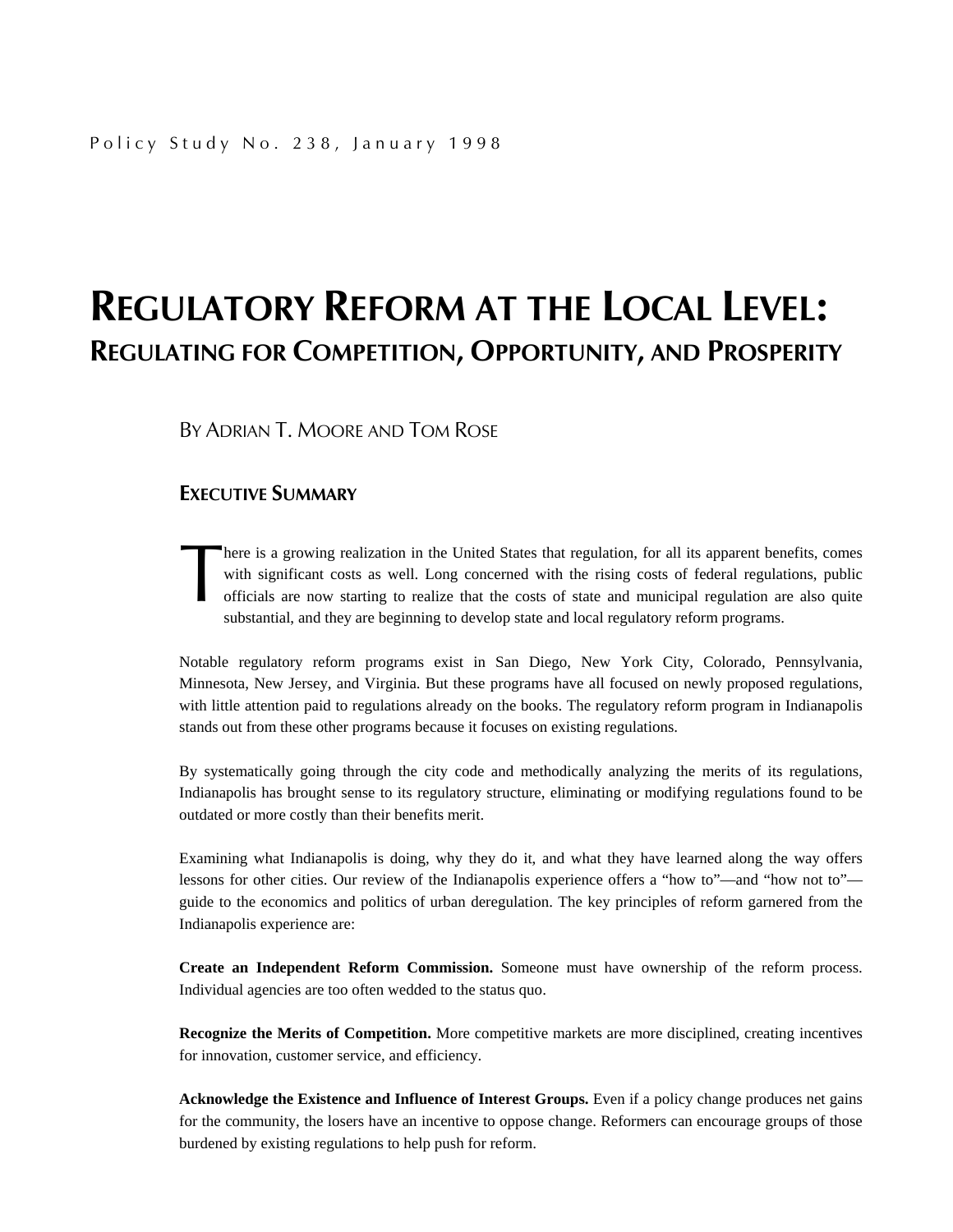**Focus on Outcomes Rather Than Process.** Indirect regulations, aimed at process rather than results, increase the chances of unintended outcomes. If the concern is the safety of taxicabs, policymakers should enforce laws against negligence or publicize safe operators to help the market information process. They should not limit the number of taxi's on the theory that by controlling licenses they can induce safety. Focusing on outcomes makes the impact of a regulation more transparent and allows officials and the public to see direct effects of a regulation.

**Weigh Both the Costs and the Benefits of a Regulation in Deciding its Worth.** The success of a regulation should be tied to its intended effect, not to the behavior of regulators. It's not how many fines are levied, but how many harmful actions are prevented, and what costs to society are avoided that measures the success of a regulation.

**Regulations Should Be Simple and Narrowly Focused.** The broader or more complex a regulation, the more likely are unintended consequences. Also, the less likely it is that ordinary citizens can understand the rule and its impact. An opaque regulation plays into the hands of the special interests that benefit from it.

**Adopt a Transparent Analytic Framework.** A decision process like the one Indianapolis used (see p. 8) assures a consistent analysis on each regulation, and that no steps are overlooked. It also improves citizen and interest group visibility of the reform process, and encourages their input.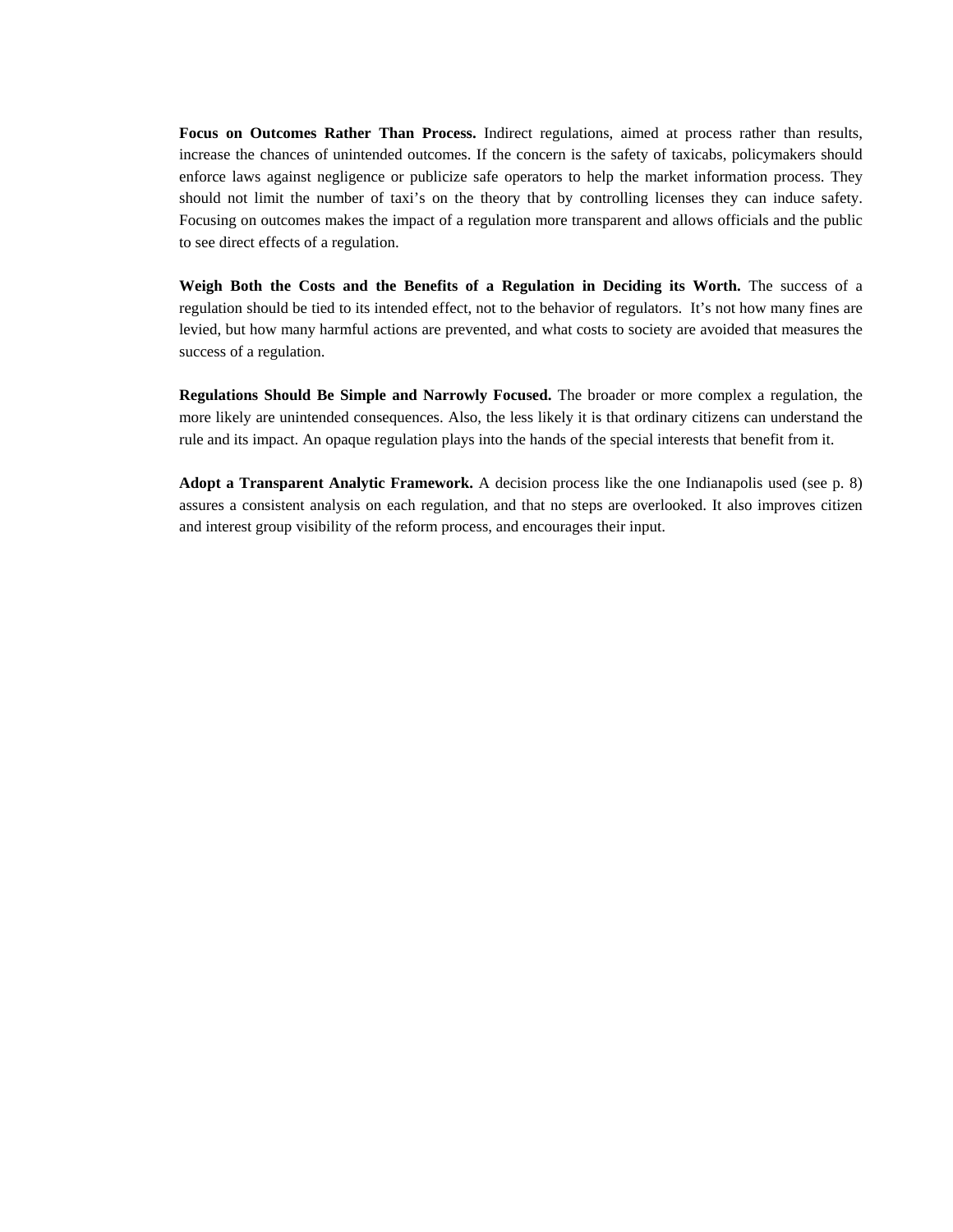**Part 1** 

## **Introduction**

"Planning and competition can be combined only by planning for competition, but not by planning against competition."

—F.A. Hayek, *The Road to Serfdom*, 1944

here is a growing realization in the United States that regulation, for all its apparent benefits, comes with significant costs as well. In response, proposals to reform the federal regulatory apparatus have proliferated. There with with the pro-

But regulatory reform is not limited to the federal level. Analysts long concerned with the rising costs of federal regulations are now starting to reveal that the costs of state and municipal regulation are also quite substantial. State and local regulations often directly intervene in specific markets, causing greater distortions than broader federal regulations. Some policymakers are responding to these revelations with state and local regulatory reform programs.

Much of the focus of local regulatory reform is on removing impediments to competition and achieving more efficient markets. This study concentrates on such regulatory reform, examining and evaluating significant regulatory reform ideas and offering a detailed case study of the regulatory reform program in Indianapolis.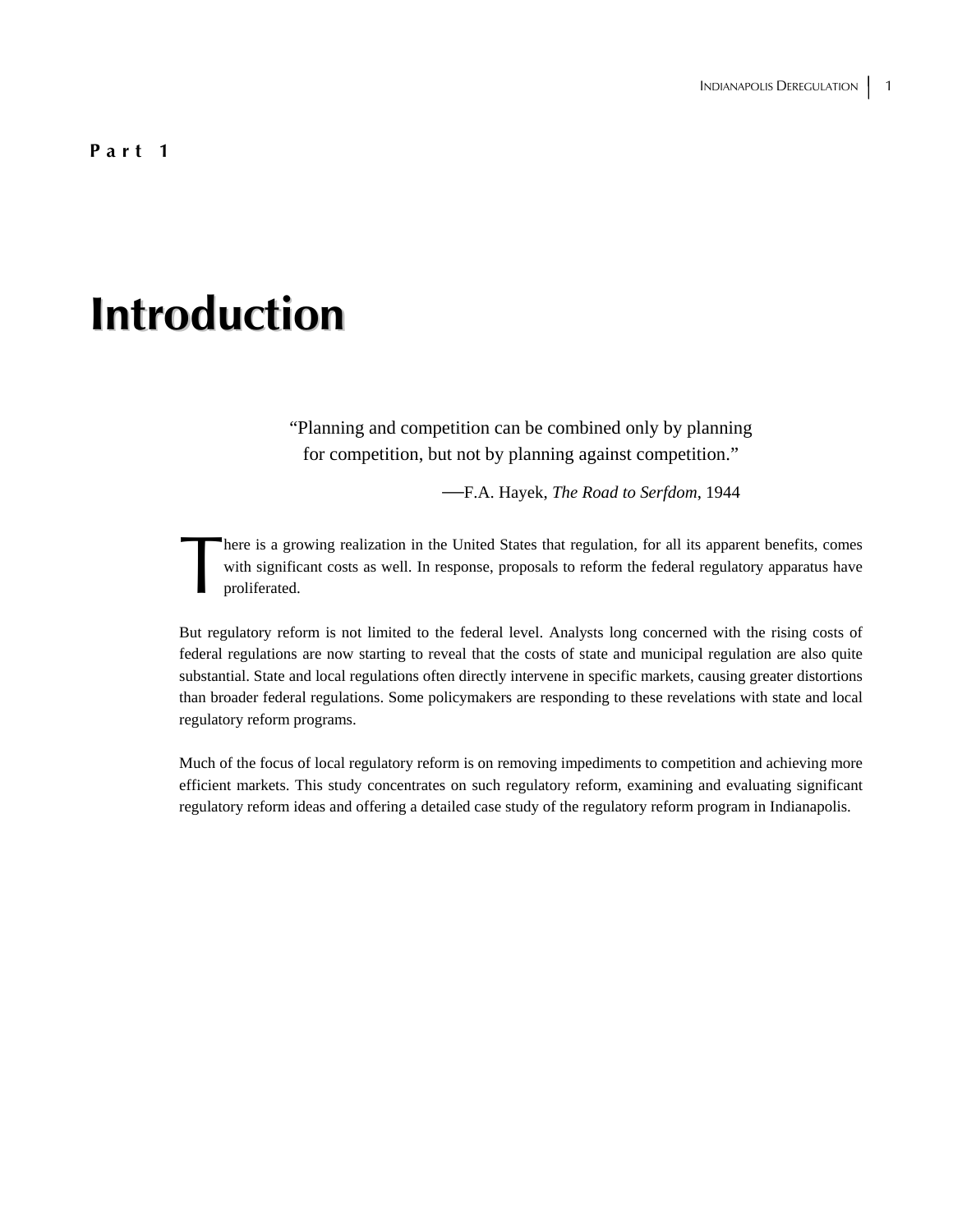#### **Part 2**

## **The Need For Regulatory Reform**

o advance regulatory reform first requires an understanding of the context of regulation as a policy tool: why regulations exist, how they are useful, and what problems they generate. Regulations arise from particular circumstances, either in response to a problem or to political pressure. Like all policy instruments, regulations embody tradeoffs. They may effectively resolve a problem, but give rise to new problems or to unintended consequences. To decide if regulation is the right answer, you must look at the tradeoffs between the solution and all of its consequences. o a

There are two popular explanations for why governments use regulation. First, regulations are presumed to prevent, control, or somehow cope with problems that free markets do not manage well, so-called market failures. Typical examples are what economists call externalities, such as pollution and "natural" monopolies, like electric and water utilities. Second, a political explanation describes regulations as emerging to benefit those willing to exert political pressure to get a regulation enacted. For example, some regulations restrict competition by limiting the number of firms in an industry or by making entry into the market expensive. Economists call this behavior "rent seeking."

There is a third explanation, often overlooked, for why regulation is a popular policy instrument. Regulation imposes an order and certainty onto free markets that many find desirable. Free markets involve change, often rapid and vast, and the losses from change can be certain and visible, while potential gains remain uncertain, even invisible. Thus, proponents of the status quo often favor regulation that maintains it.

While regulation has successfully solved many problems, and produced real benefits for many citizens and consumers, they do not come without costs, and with problems of their own. A flood of studies have estimated the costs of regulation in the past few years. These estimates of the cost of regulations range from \$300 billion to \$1 trillion a year.<sup>1</sup> Taking a mid-way estimate (\$677 million) implies that the regulation costs an average household 19 percent of its after-tax income.<sup>2</sup>

 $\overline{\phantom{0}1}$  Estimates of the total cost of regulations in the economy come from Robert W. Hahn and John A. Hird, "The Costs and Benefits of Regulation: Review and Synthesis," *Yale Journal on Regulation*, 1991; Thomas D. Hopkins, "Regulatory Costs in Profile," Policy Study #132, Center for the Study of American Business, 1996; and William G Laffer III and Nancy A. Bord, "George Bush's Hidden Tax: The Explosion in Regulation," Heritage Foundation Backgounder #905, 1992.

<sup>2</sup> Clyde W. Crews, *Ten Thousand Commandments: A Policymaker's Snapshot of the Federal Regulatory State,* (Washington, DC: Competitive Enterprise Institute, 1996).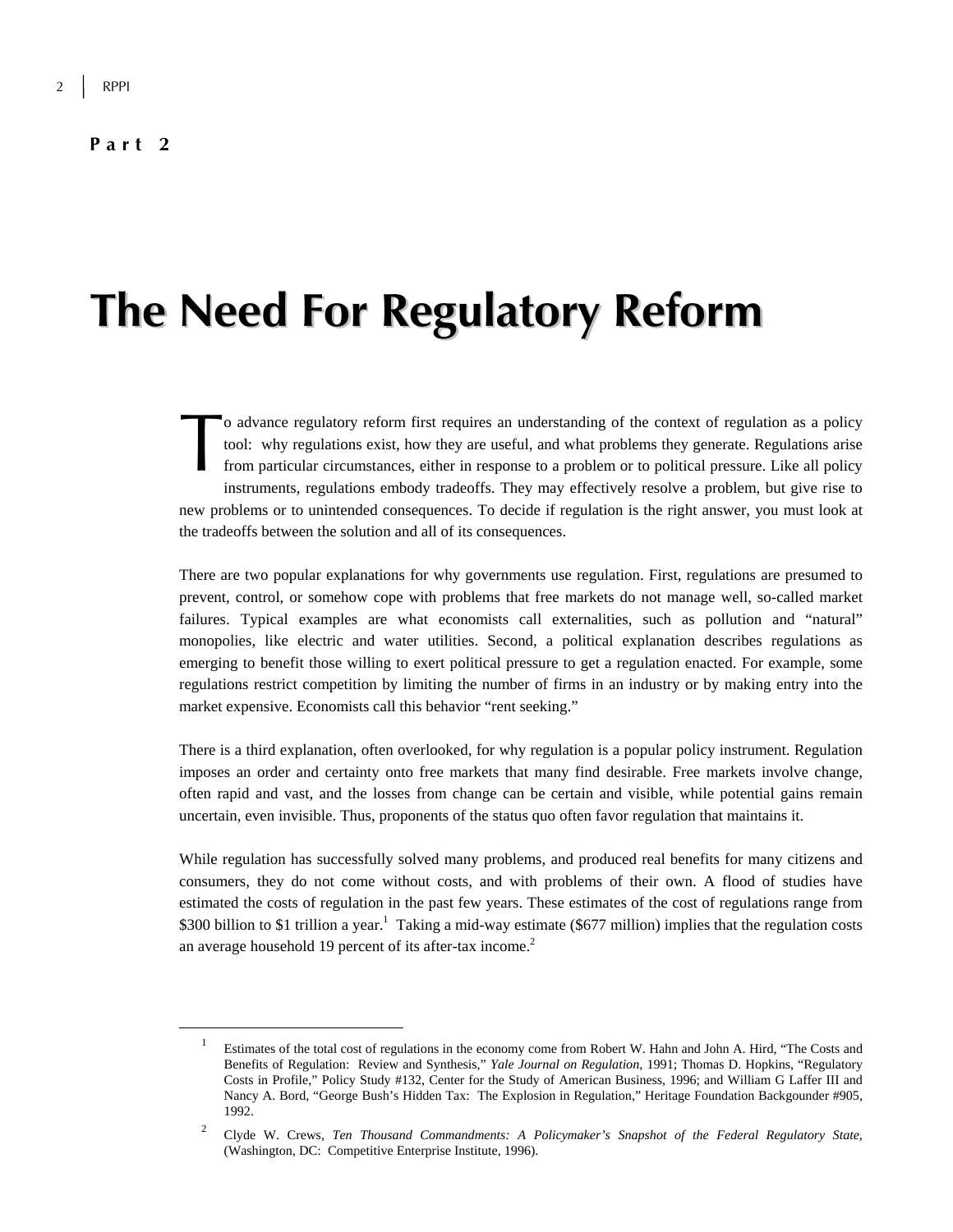Besides direct costs, years of living with extensive regulation have made clear a number of problems that offset the beneficial effects of regulations:

**Efficiency Losses.** Regulations reduce competition and distort markets, which cause efficiency losses. Moreover, many regulations overlap and interact, and the cost of the whole may be greater than the cost of the sum of the parts. <sup>3</sup>

**Focus on Inputs instead of Outputs.** Regulations often focus on the inputs into the process that creates a problem, rather than the output that is the problem itself. Regulating inputs often dictates specific technology, reducing incentives to innovate and search for new approaches. Opportunities for greater efficiency are foregone, as a new firm with a new innovation has no market if a regulation requires the use of existing technology.

**No Accountability.** Regulators are often insulated from the consequences of their decisions. They receive only indirect and diffuse feedback from their actions, and human nature and politics ensure that many goals besides the explicit purpose of the agency become wrapped up into a regulatory decision. Internal goals compete with social goals to influence agency actions, and there is little pressure on regulators to revise methods that do not work or are too expensive.

The Regulatory Study Commission estimated that roughly one third of Indianapolis's resources (around \$125 million a year) goes toward fulfilling regulatory responsibilities.

> **Unintended Consequences.** Regulatory actions often cause outcomes other than those intended by the regulators. Just as it is hard to measure the effects of a regulation, it is hard to predict how individuals and businesses will react to regulations.

> **Hidden Costs.** Regulatory costs are often hidden, and not clear to taxpayers the way ordinary budget expenditure's are. It is difficult for taxpayers to see what benefits they get for the costs that regulations impose.

> **Regulation Creates a Cycle.** One regulation frequently leads to more. Each use of a blunt instrument begets unintended consequences, then further intervention with a blunt instrument, and so on. Once this intervention dynamic takes life, regulatory costs rise, and the tangled web of regulation and consequence grows ever more complex and opaque, making simple market transactions increasingly complex and costly.

 <sup>3</sup> In *Regulatory Reform: Economic Analysis and British Experience*, (Cambridge: MIT Press, 1994),(pp. 108-110), authors Mark Armstrong, Simon Cowan, and John Vickers identify five ways in which efficiency gains directly result from competition: 1) Competition inevitably leads to product differentiation, giving consumers more choices and more closely matching their needs; 2) The total consumer benefit from competitive pricing is greater than the loss of profits to the monopoly; 3) In a competitive market consumers benefit because producers cannot collude to raise prices; nor can producers ignore their operating costs, since competition prevents them from freely raising prices if costs rise through inefficiency; 4) Competitive markets are not subject to problems of asymmetric information: firms charge prices very close to their marginal costs. In regulated markets, regulators often do not have accurate information about true costs or effects of innovations, so they regulate prices that vary substantially from marginal costs, a direct inefficiency; 5) The theory of excess entry assumes all firms are the same, so picking just one to serve the whole market is no problem. In reality firms differ, and in a competitive market the more efficient survive, improving the efficiency of the whole market. On this last point, also see Benjamin Zycher, "Entrepreneurship and Taxation by Regulation," Monograph, The Smith Center for Private Enterprise Studies, 1992, p.28.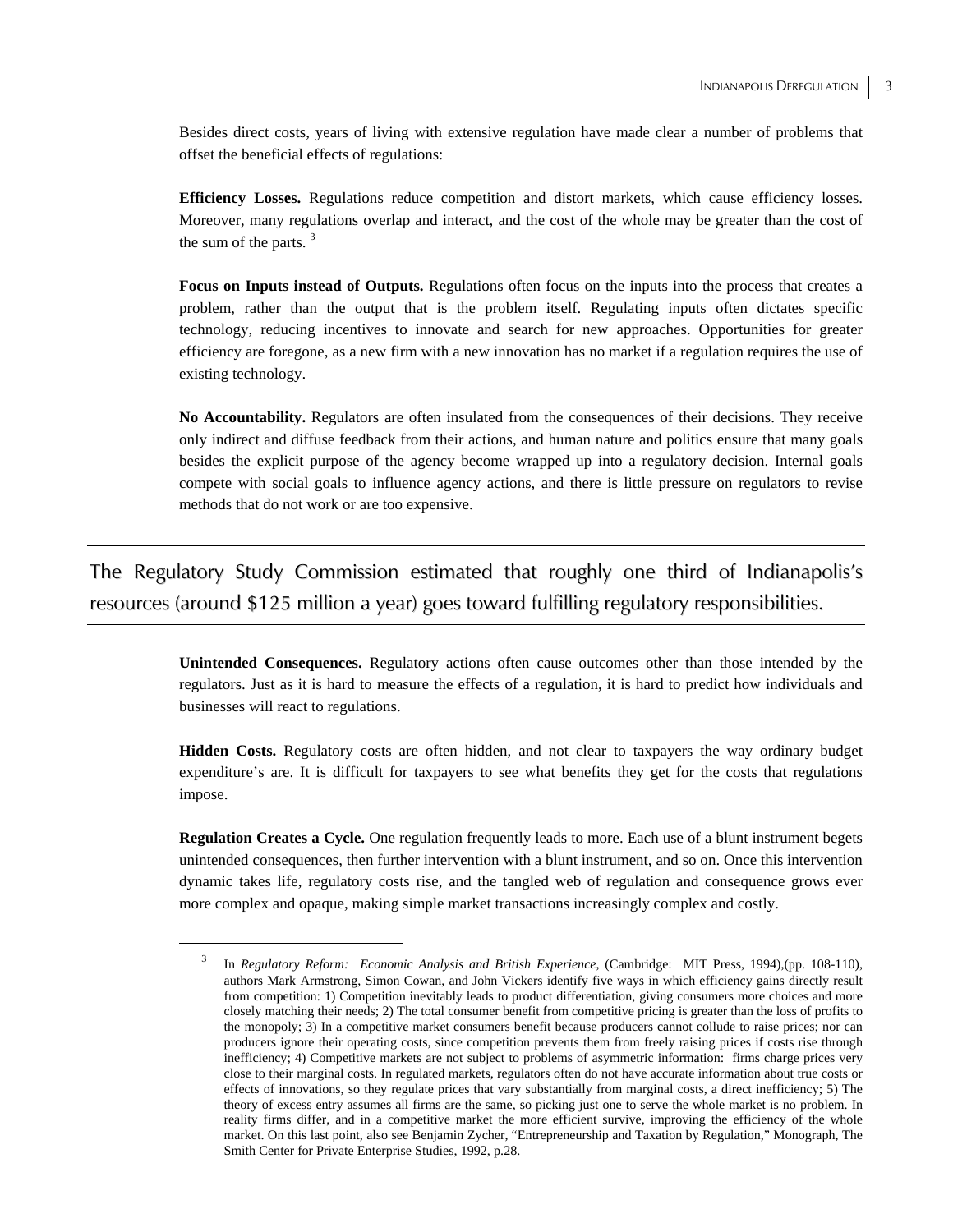### **Adapting Reform to Local Circumstances**

There are two ways to look at how local conditions affect attempts to reform regulation. One is a matter of public institutions—the laws, political ideologies, and regulations in place in a particular locale. A regulatory reform program has to identify the most crucial local restrictions on competition and the particulars that make the local reforms unique. These details may involve a change in the law, or may simply mean using existing powers in new ways. For example, Indianapolis reformers discovered that the city had an unexercised authority to grant 30 percent more taxi licenses than were ever issued. Thus, a real increase in the competitiveness of the taxi market was possible simply by exercising for the first time the power to grant these additional licenses.

The other way to look at local circumstances is from the market side. Markets are extraordinarily complex, which is why regulations have unintended consequences, and why many nations have learned that central control of the economy is neither possible nor efficient. Competitive markets, through prices, give information about consumer values and resource availability that no amount of effort by a city council can uncover.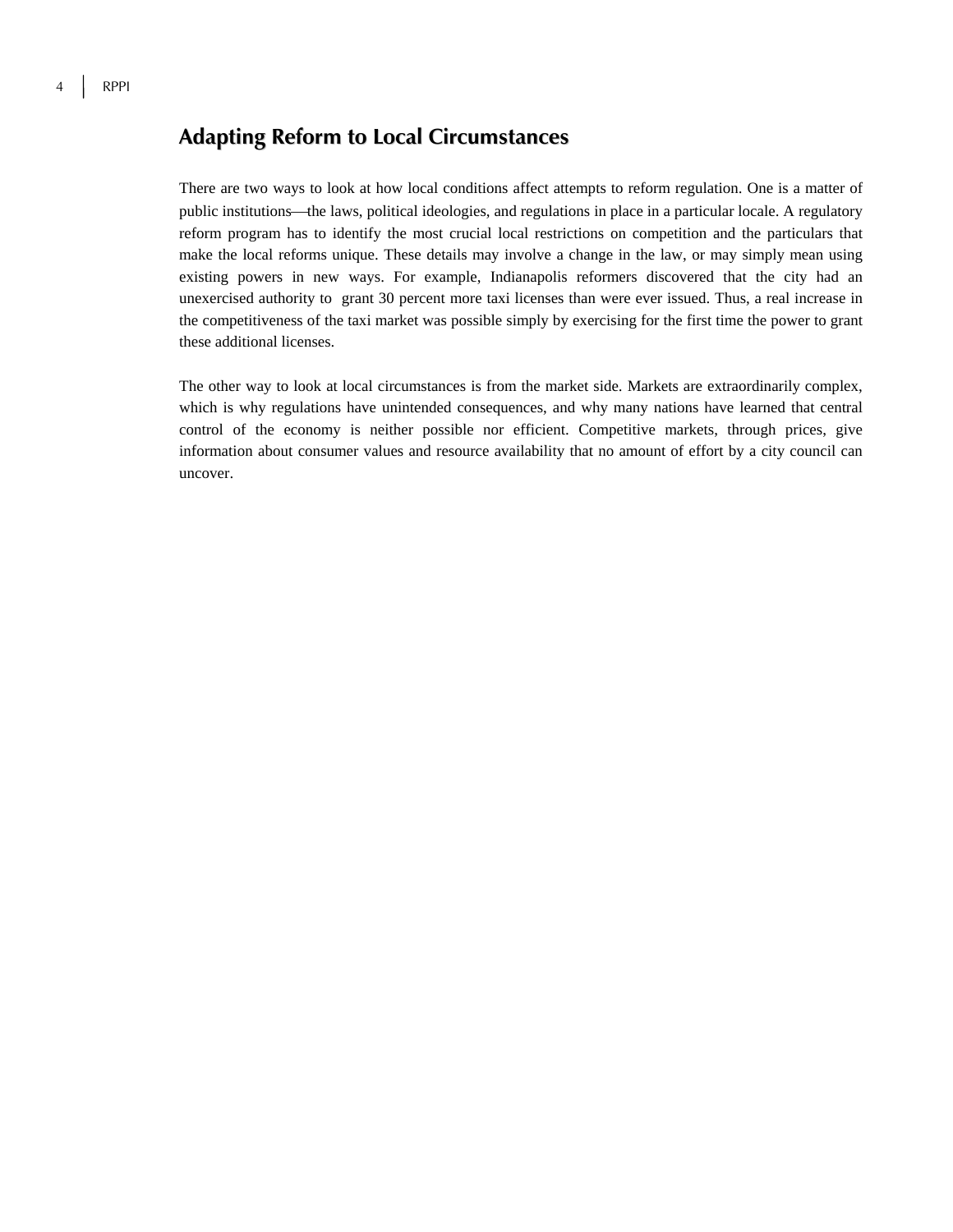# **Indianapolis, Indiana: A Snapshot of Local Regulatory Reform**

nder the leadership of Mayor Stephen Goldsmith, Indianapolis has earned a national reputation for improving the quality of government. In addition to competively contracting more than 70 city services over the past four years, Indianapolis embarked on the most extensive municipal deregulation effort in the United States. Examining what Indianapolis did, why they did it, and what they learned along the way offers lessons for other cities. Our review of the Indianapolis experience offers a "how to"—and "how not to"—guide to the economics and politics of urban deregulation. median report of the services of the services of the services of the services of the services of the services of the services of the services of the services of the services of the services of the services of the services

Indianapolis has moved aggressively to reform regulation as part of a commitment to use competition to reinvigorate the local economy. Often the least justifiable regulations have been those that hurt lower income citizens more than anyone else.

Indianapolis's regulatory reform program has two unique features. First, it focuses on existing regulation, using a formal process to analyze the current regulatory code and develop reform proposals: it is not limited to screening proposed new regulations. Second, the program is comprehensive and holistic in ways exceeding other local regulatory reform efforts. City officials plan to continue the review until they have analyzed every part of the local code and implemented necessary reforms. They also link the program to companion competitive government programs, especially plans to expand public-private partnerships.

The goal of regulatory reform in Indianapolis is to help make the city more competitive and successful. Like other cities, the Indianapolis government had previously imposed cost premiums and service deficiencies on its citizens through its excessive control and regulation of local markets. To remedy these problems, the administration employed a series of related initiatives−regulatory reform, privatization, and other reforms−to restore a market orientation and enhance local competitiveness.

This holistic approach to municipal government−which emphasizes opening up public services to competition and encouraging competition in the private sector−has earned Indianapolis national acclaim for its approach to urban management.<sup>4</sup>

 $\overline{4}$ <sup>4</sup> While some have criticized the program, notably associations representing those business that flourish under regulation, the reforms have helped Indianapolis win recognition a one of the "best run cities in America" by *Financial World Magazine*, and one of the "top five cities to start a career" by the *Wall Street Journal Magazine*, and number of similar accolades.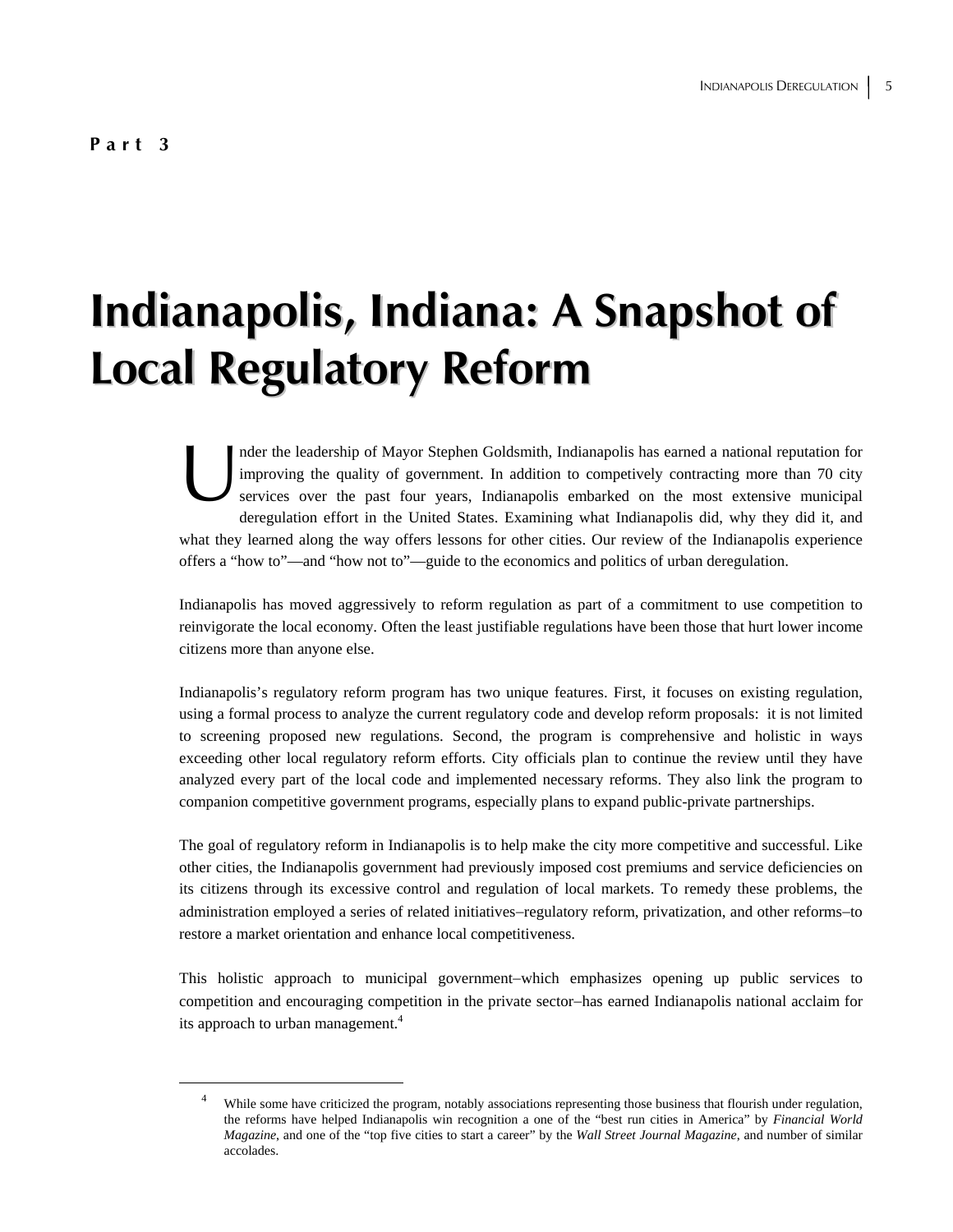### **A. History of the Regulatory Study Commission (RSC)**

In 1991, mayor Goldsmith commissioned a survey of existing Indianapolis businesses. The results confirmed suspicions that local regulations were a significant impediment to business opportunities, and that many rules seemed to serve little or no purpose. The survey elicited suggestions for how to make Indianapolis a more attractive business environment. The survey questioned 1,600 local businesses of all sizes asking them what they viewed as the chief external "impact on profits." The results: 1) taxes; 2) environmental regulations; and 3) "all other regulation."

This information stimulated the formation of the Regulatory Study Commission (RSC), charged with weeding out bad regulations and doing cost-benefit analysis on all new ones. The RSC's first task was to articulate a set of regulatory principles that could serve as the basis for future actions. Although not cast in stone, the following principles−unaltered in five years−have stood the test of time:

- 1) The cost of a regulation should be no greater than the value of the benefit created for the community;
- 2) Regulations must be written to insure the imposition of the minimum possible constraints upon the community;
- 3) Regulations must be simple, fair and enforceable; and
- 4) Local regulations should not exceed federal and state standards unless there is a compelling and uniquely local reason.

Based on these principles, the first task was to calculate the cost of regulations, which included enforcement costs and the costs to business payrolls. Because "regulation" is a term that often defies clear definition, it is impossible to know precisely what percentage of the city budget is dedicated to municipal regulatory functions. However, using projections of the cost of federal regulations as a guide, the RSC estimated that roughly one third of the city's resources (around \$125 million a year) goes toward fulfilling regulatory responsibilities.

The direct costs imposed by regulation on businesses and consumers depend on the circumstances. They were calculated on a case-by-case basis when the RSC began to look in detail at the city code. Also, regulations prevent some market transactions from occurring at all. These so-called "dead weight losses" are not measurable, so the RSC did not attempt to factor them in.

The benefits of reforming a given regulation were calculated much like the costs—specific to each regulation examined. The RSC concentrated on regulations where the benefits were clearly very small or nonexistent. This was easy in cases where regulations addressed conditions that no longer existed, due to technological or other changes. Other regulations clearly did not serve the public interest.

The RSC needed three things to make a regulatory reform program successful: community support, political will, and sound economic analysis.

**Community Support.** The RSC and the mayor's office invested considerable time and effort in laying out their plans and intentions to the city council and the citizens, and in answering community concerns. This made the reform process a part of the public debate and helped garner support for the RSC proposals.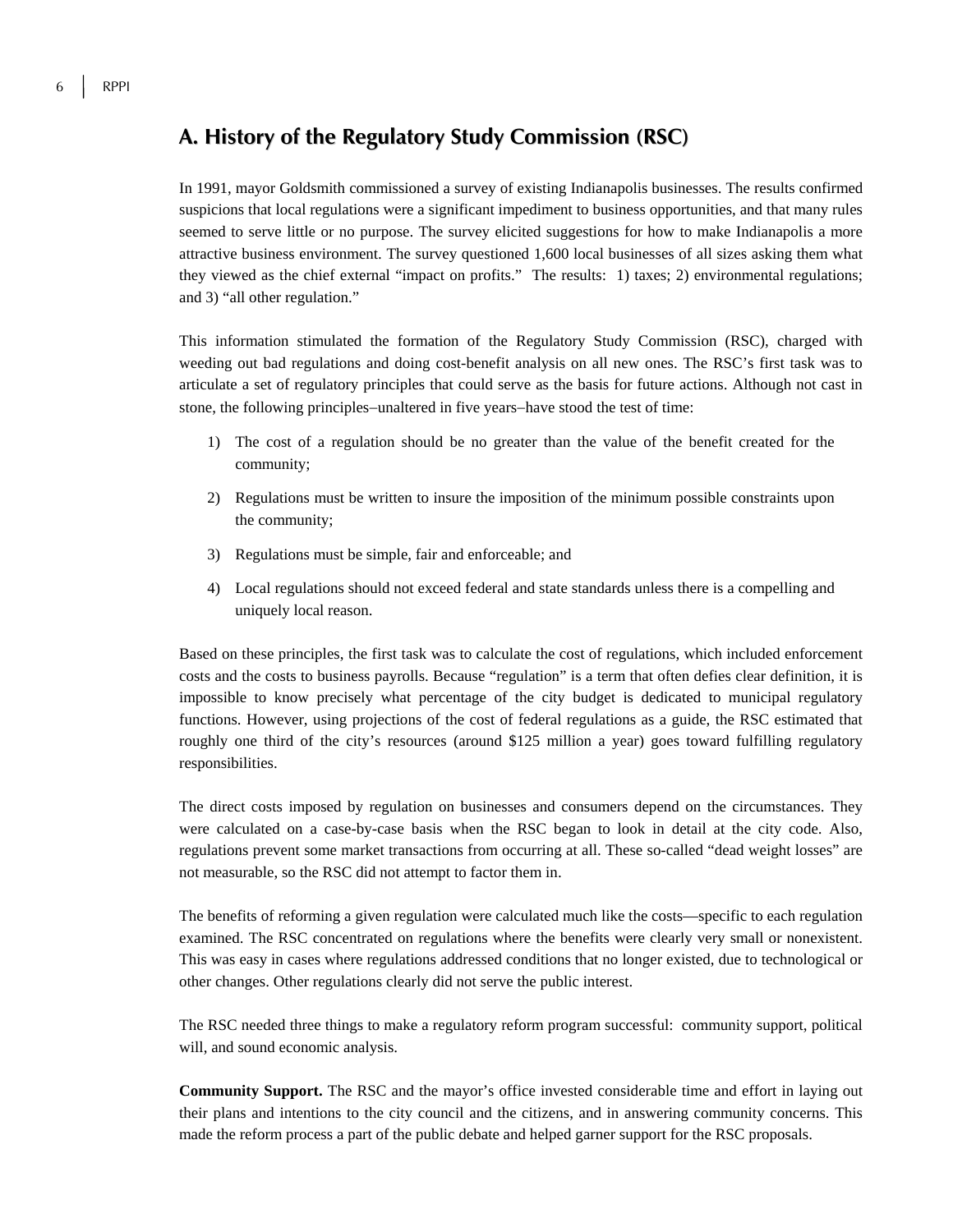**Political Will.** Even with community support, one needs a great deal of political will to embark upon any meaningful reform.<sup>5</sup> Reform efforts involve hard political choices. Regulatory reforms create losers as well as winners. However, some regulations can be costly to everyone while benefiting only a few. Reform requires the political will to end benefits for a minority at the expense of the majority—a difficult achievement since benefits of restricted competition are concentrated, while the benefits of reforming regulations are diffused. They accrue to almost everyone, but only indirectly through small price decreases and expanded services. Those who enjoy the concentrated benefits of regulation have every incentive to protect those benefits. The many who pay slightly higher prices as a result of each regulation do not. If the interests of the latter are not heard, then real reform is not likely. Standing up to the special interests in Indianapolis required carefully choosing battles and making meticulous cases in support of reform.

**Economic Analysis.** The third requirement for success was sound economic analysis. Sloppy economic analysis provides a tool for special interests to use against a reform effort. Even more important was the need for a sound economic framework to assess regulations and determine where effort should be directed. Properly applied, such analysis made the need for many reforms self-evident, easing the political task of enacting the reform. The RSC chose to use a simple and uniform type of cost-benefit analysis to measure each regulation considered for reform. (See Box)

The RSC plunged into the nearly 2,800 single-spaced pages of municipal regulations in order to break them down into manageable groups. Each regulation was placed into one of two chief categories: 1) regulations that affected business operations; and 2) noncommercial regulations that affected citizens.

While this exercise was important, the RSC had neither the political nor financial resources to weigh the costs and benefits of each regulation. Instead, they first identified the regulations affecting the greatest number of citizens and most significantly hindering job creation. The result was a set of regulations related to ground transportation, business and occupational licensing, development and housing, and health and hospital services. The RSC decided to concentrate on these areas.

The next step was to develop a process for determining which specific regulations needed reform. To this end the RSC developed an analytic framework that included economic and political tradeoffs, as well as potential alternatives. (See Box) The process filters each regulation through a series of questions to identify those that need to be eliminated and those that could be improved.

## **RSC Simple Cost/Benefit Analysis**

- 1. How does the regulation benefit the consumer/public?
- 2. How does the regulation benefit the regulated parties?
- 3. How does the regulation cost the consumer/public?
- 4. How does the regulation cost the regulated parties?
- 5. What administrative or enforcement costs are paid by taxpayers?

 $rac{1}{5}$  Initially, the RSC was composed of a cross-section of volunteer Indianapolis business, community, and legislative leaders. This group turned out to be very conservative and wedded to the status quo. Realizing that the program required new thinking, the mayor decided to have the research and analysis conducted by his staff, and leave the politics of reform to the RSC and the city-county council. It was only after this change that the program succeeded.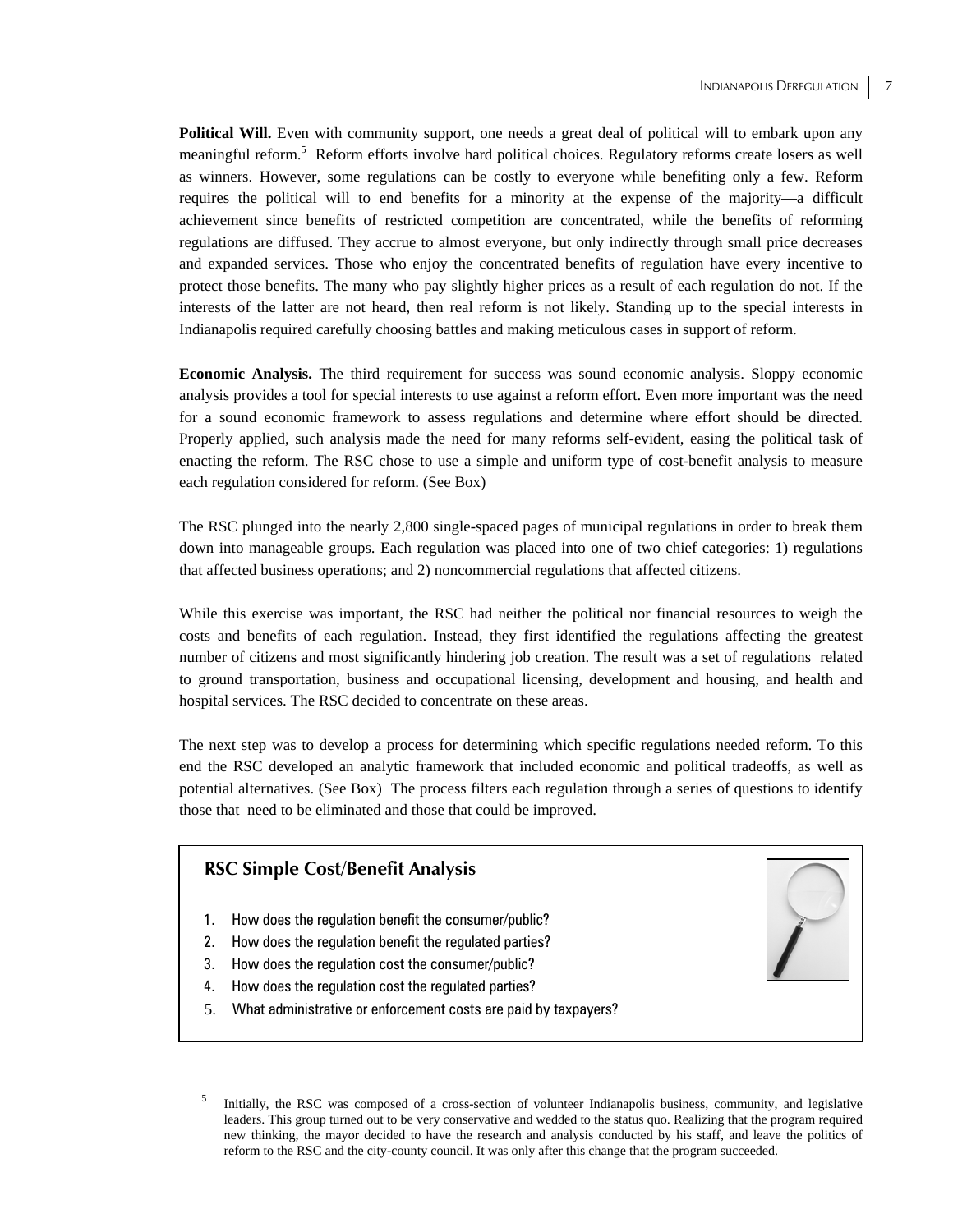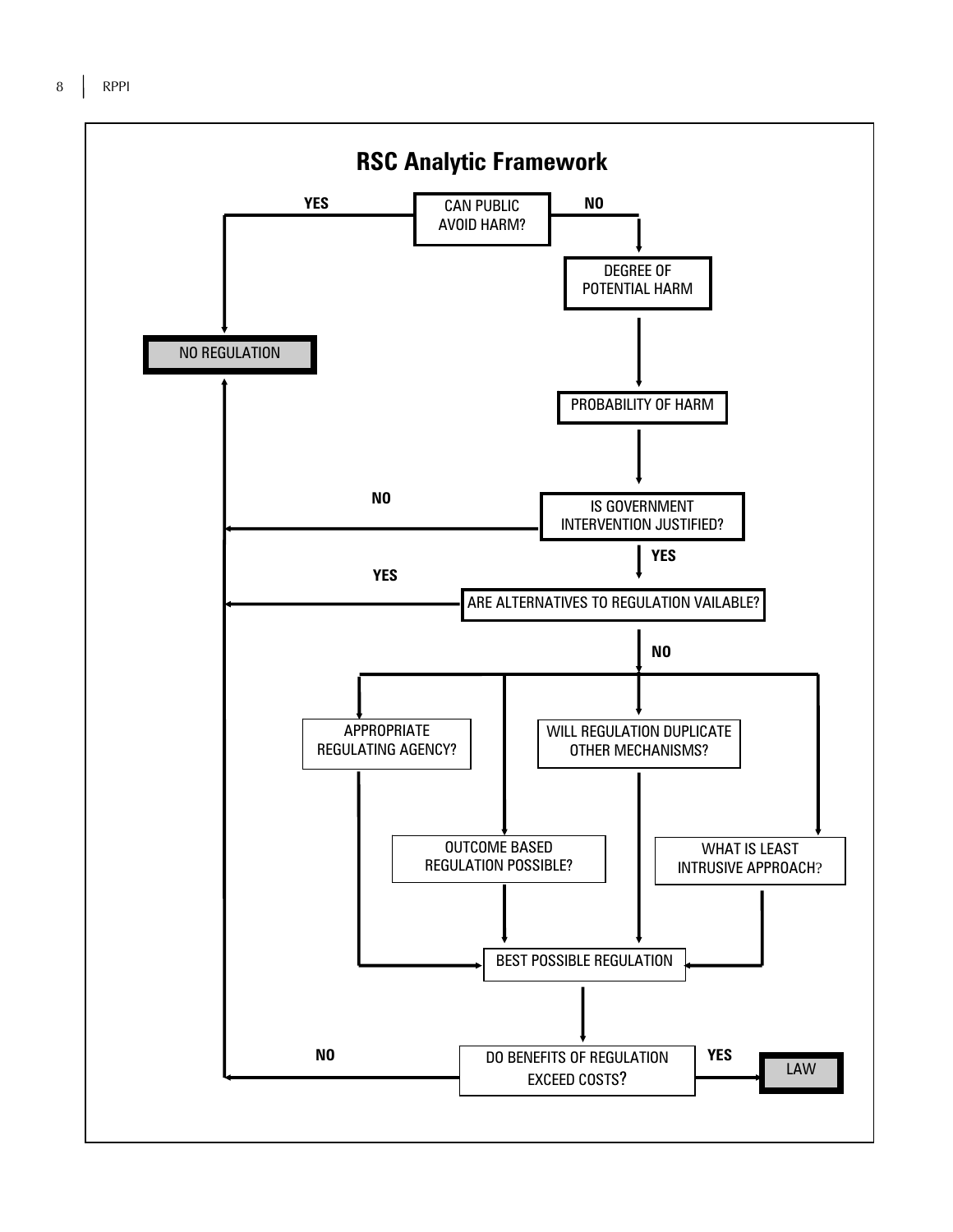## **Reforms Plans**

pplying the RSC analytic framework led to detailed proposals to reform specific regulations and a comprehensive program to create political and popular support for the changes. A

## **A. Ground Transportation: Indianapolis Reform in Action**

The first area the RSC tackled was ground transportation, a heavily regulated area important to the city's economy. After analyzing existing regulations, the RSC developed a game plan for both the legal and political initiatives needed to bring about successful reform, initiatives that harmonized the influence of principle, economics, and politics. This model guided future efforts.

#### *1. Why Reform Taxi Regulations?*

Like other large U.S. cities, Indianapolis's ground transportation industry had been heavily regulated for decades.<sup>6</sup> Taxis and other transportation services were tightly controlled, making the market more designed to meet regulatory requirements than the competitive needs of the marketplace (see Box).

#### **The Indianapolis Taxi Market before Reforms**

The quality of "called for" taxi service was poor in Indianapolis. Long waits were common after calling for a taxi; and sometimes taxis did not respond at all. Service was especially poor for locations from which most calls are short trips.



- Four taxi companies (holding 270 vehicle licenses) had computer dispatch equipment. Some other companies had radio dispatch equipment. Smaller taxi companies relied on cellular phone equipment.
- Taxi fares for long trips were higher in Indianapolis than in many other major cities.
- A small number of companies dominated the Indianapolis taxi market. One company held 201 of the 392 existing licenses, and the five largest companies held a total of 326 of the licenses.
- A very substantial number of the 392 licensed taxis were not "on the street" at most times on an average day.

 <sup>6</sup> Bill Styring in "How Indianapolis Won the Taxi Wars," *Indiana Policy Review*, December, 1994, describes the regulations in Indianapolis prior to reform.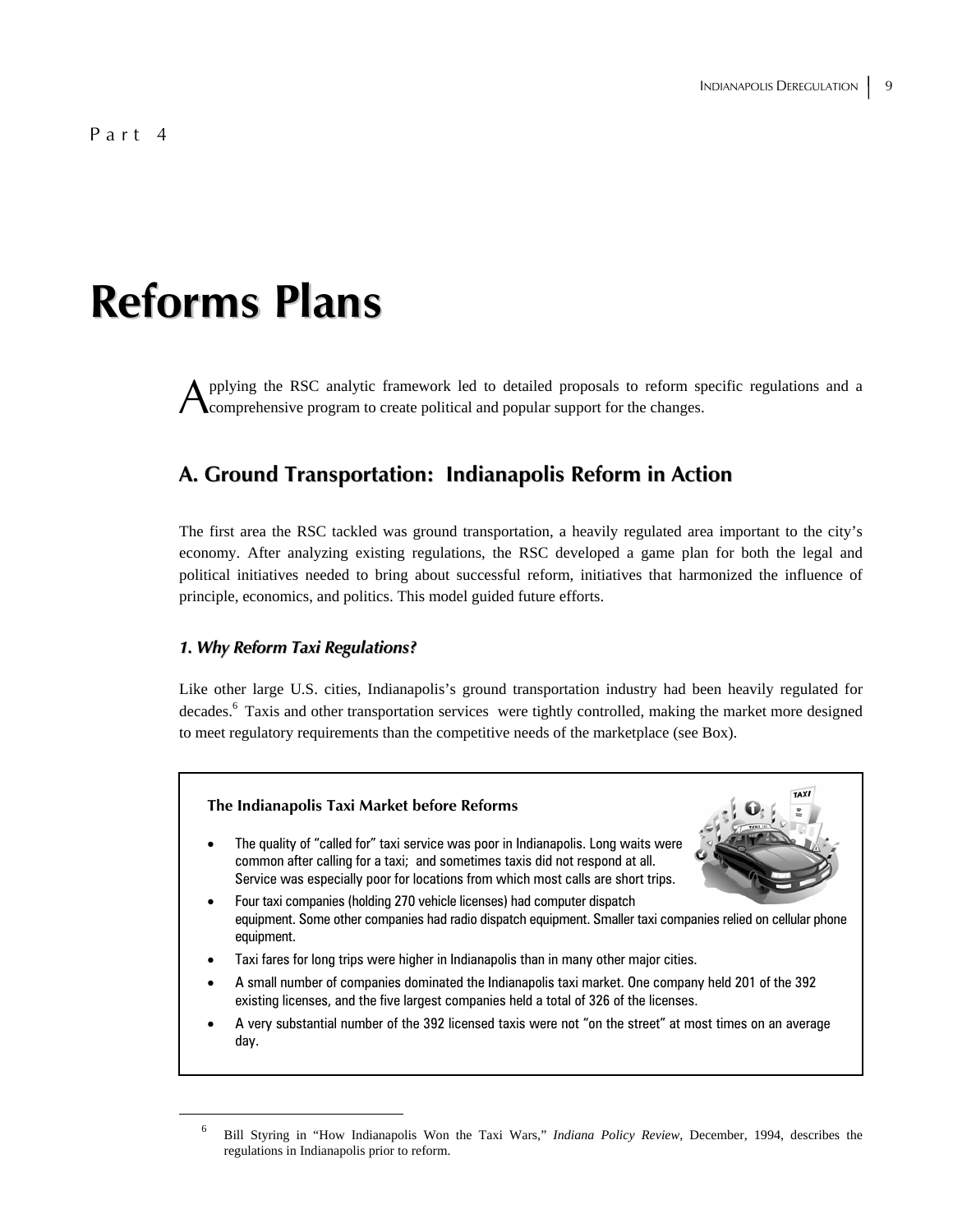Only 392 cabs were permitted to operate in the city. One company controlled more than half of those licenses, and competition among cabs was limited. Special services for the disabled, especially wheelchair accessible vans, were classified as "taxis" by the city. Owners of a taxi license make most of their money from regular fares, so investing in wheelchair accessibility made no sense. The city did not allow specialized service, so the disabled had to use expensive private ambulances for door-to-door trips.

Each of these regulations has its own justifications. Limits on entry into the taxi market are often based on the argument that taxis are a "natural monopoly"—meaning one firm can provide service for lower costs than two. But there is no empirical evidence of economies of scale that would support this argument. Nor does there appear to be any "destructive competition"—too many taxis competing for business and driving down costs by cutting service quality and safety—thus driving away customers. In most cities that have deregulated taxis, service quality has not suffered, or has even improved.<sup>7</sup> Moreover, this argument ignores the benefits of many taxis in the market. With more taxis, people do not have to wait as long for a taxi to come. Also, more taxi licenses mean more jobs. There are always many would-be taxi drivers in the wings awaiting an opportunity. A start in the taxi business doesn't require a lot of education or money—just a good car, license and insurance, a knowledge of the city, and a willingness to work. These are assets that many of those most in need of work can easily acquire

## The key barrier to reform would be the existing taxi companies and their ability to pressure members of government.

Also, restricted taxi markets are notorious for underserving the lower income neighborhoods of cities.<sup>8</sup> These are the very areas where fewer people own cars, and more must rely on taxis and other mass transportation.<sup>9</sup>

Regulations that fix taxi prices distort the market almost as much as entry restrictions. Regulators fix the price taxis may charge because they fear that people who don't know the market price will be ripped off by taxi drivers.<sup>10</sup> However, the problem is overstated. Customers of arranged services can call several companies

 <sup>7</sup> Mark W. Frankena and Paul A Paulter. *An Economic Analysis of Taxicab Regulation,* Federal Trade Commission, Washington, DC, 1984. With regard to service quality, Peter Suzuki, "Unregulated Taxicabs," *Transportation Quarterly*, 49, 1995, argues persuasively that illegal taxis are widespread in most regulated cities, and with deregulation they become legal and their quality rises. The existing studies of taxi deregulation do not account for this component in measuring changes in quality. In fact, most studies in their cost-benefit analysis do not account for *any* of the benefits of formerly illegal taxis beginning to operate legally. For more on taxi deregulation, Daniel Klein, Adrian Moore, and Binyam Reja, *Curb Rights: A Foundation for Free Enterprise in Urban Transit*, (Washington, DC: Brookings Institution, 1997).

<sup>8</sup> Peter T. Suzuki, "Vernacular Cabs: Jitneys and Gypsies in Five Cities," *Transportation Research A*, 19A, 1985, pp. 337-47; Marc Lacey, "City Maps Better Cab Service for Neglected Areas," *Los Angeles Times*, September 3, 1994, B1; "Hailing the American Dream," *Wall Street Journal*, February 1, 1993; "The New Civil Rights Activists," *Wall Street Journal*, April 20, 1994.

<sup>9</sup> Taxis carry at least 40 percent more passengers nationwide than all other mass transit combined, according to Sandra Rosenbloom, "Urban Taxi Policies," *Journal of Contemporary Studies*, Spring 1981, and Martin Wohl, "Increasing the Taxi's Role in Urban America," *Urban Transportation: Perspectives and Prospects*, ed. Herbert S. Levinson and Robert A Weant (Westport, Conn.: ENO Foundation, 1982), p. 329. According to Wohl, taxi fares average five times more per passenger mile than fares of other transit services. Taxis must offer something that other transit modes do not. And, Edward Wiener, "The Characteristics, Uses, and Potential of Taxicab Transportation," *Urban Transportation: Perspectives and Prospects*, ed. Herbert S. Levinson and Robert A Weant (Westport, Conn.: ENO Foundation, 1982), pp. 324,327, reports that the poor account for a much higher share of taxi trips than their share of the population.

<sup>&</sup>lt;sup>10</sup> There can be real information problems where it is hard for customers to know the market price for a taxi trip. Someone hailing a taxi at the curb cannot easily comparison shop. Arriving visitors at the airport are likely to be unaware of local prices.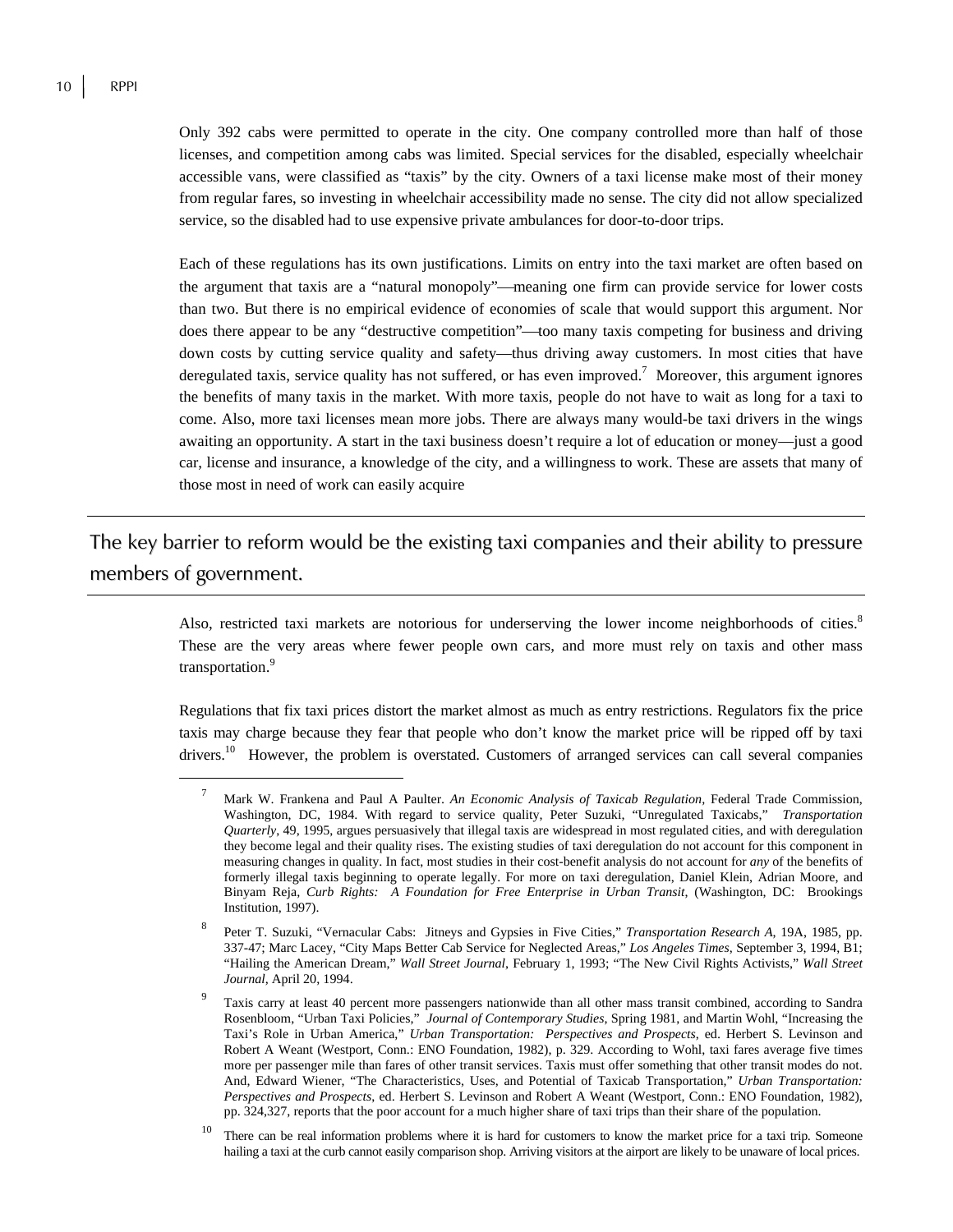asking prices, and at taxi stands they can compare the prices of the taxis waiting there. For visitors, an information campaign and a requirement to post fare schedules on cab doors should solve most of the problem. $11$ 

In light of all these issues, the RSC determined that existing regulation of taxi licenses and fares needed revision. At the same time, some type of regulation was still needed, especially at the airport, and regarding safety and insurance. They also realized that the key barrier to reform would be the existing taxi companies and their ability to pressure members of government.

#### *2. Major Initiatives*

The RSC set out to rewrite Indianapolis taxi regulations with an eye to boosting competition. The objective was to create regulatory policy that imposed as few burdens as possible without compromising public safety.

**Legal and Administrative Changes.** The proposed changes to transportation regulations were grounded in economic analysis and conformed to the RSC principles discussed above. The preexisting licensing scheme failed to pass the cost-benefit test. The limit on licenses, combined with fixed fares, pushed both potential taxi drivers and passengers out of the market. It also created longer wait times for passengers, and gave the taxi companies an incentive to waste time and money defending limits on competition. The benefits were limited to higher profits for a few taxi company owners, and higher wages for the drivers. The RSC decided the costs of the limits outweighed the benefits.

Existing regulations also violated the RSC's "minimum possible constraints" guideline. If service and safety issues were real concerns in the taxi market, then they should be regulated directly, rather than through the back door of entry restrictions.

#### **RSC Initial Reform Recommendations**

- Remove the overall limitation on the number of taxis and limousines that can be licensed.
- Allow taxi fares to be set by taxi companies, with some constraints on maximum fares.
- 
- Regulate limousine companies and drivers at the municipal level, not at the state level.
- Retain the ability of the city to ensure vehicle safety, but allow greater flexibility in how this is done.
- Eliminate provisions that constrain taxi and limousine business operations without community benefits.
- Delete the provision forbidding taxis to "cruise" to find customers.
- Allow special taxis to carry passengers in wheelchairs. Allow jitney businesses greater operational flexibility. Allow jitneys to pick up passengers within a broad corridor between origin and destination points and allow jitney businesses to provide a "charter service."

<sup>&</sup>lt;sup>11</sup> Another problem with taxi fare regulation is that it fails to recognize that the taxi market is really three separate markets: 1) the cab-stand market, where taxis and customers know they can find each other, 2) the arranged market, where a customer calls for a cab by phone, and 3) the hail market, where cabs drive around empty waiting to be hailed. Both passengers and taxi drivers put different values on an exchange in each market. That means that the natural market price and quantity of taxi trips in each market are different. A taxi driver who has to cruise around looking for a fare would like to charge more than those waiting for a phone call. Passengers who arrange a ride can call around and priceshop, so they expect a better deal. When a city sets a single fixed price for all taxi services, as Indianapolis did, taxi drivers will respond by either over- or undersupplying each type of service.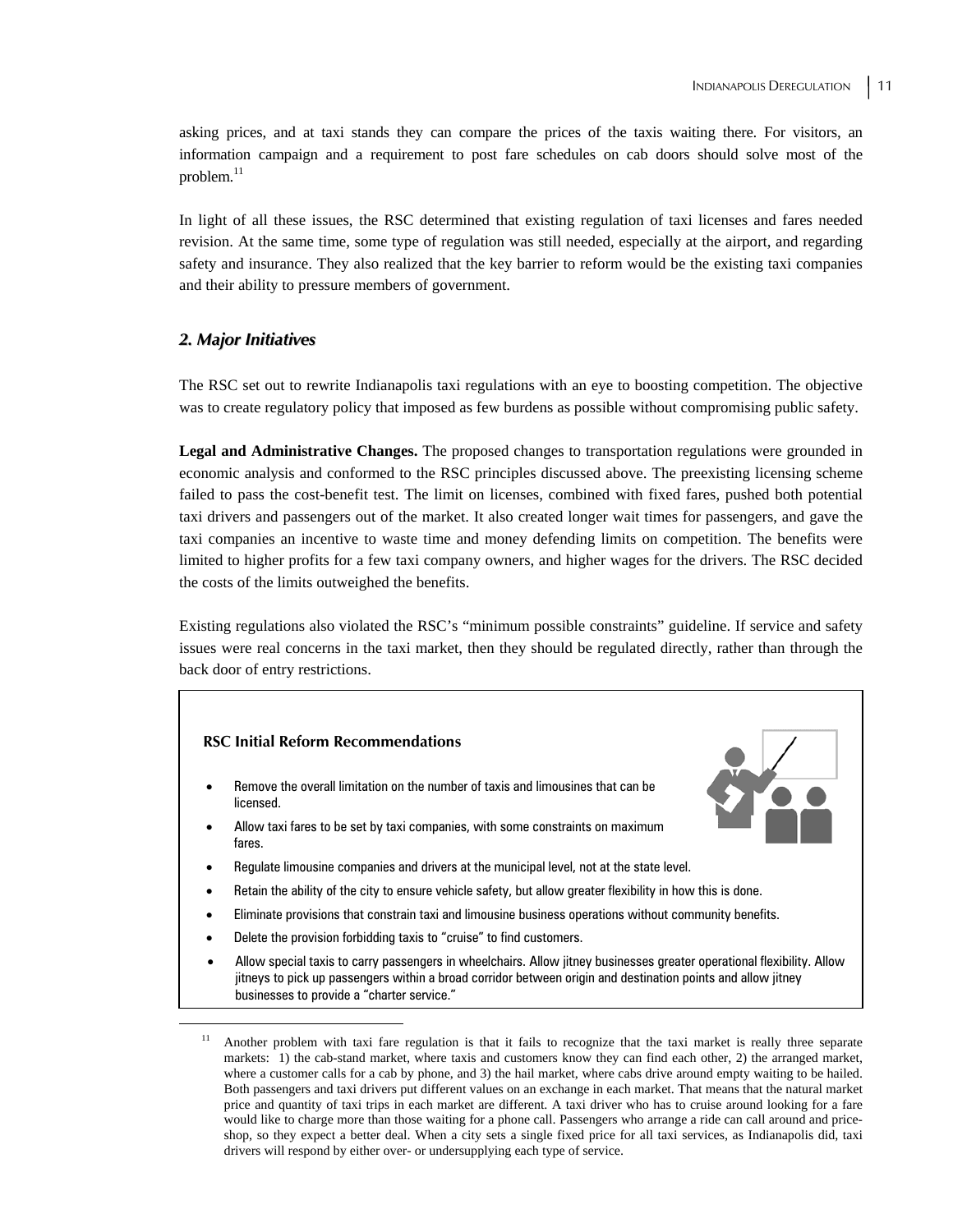The RSC's initial reform proposal was fairly broad (see Box). RSC then focused on the most important elements in the reform legislation. First, they eliminated the cap on the number of outstanding licenses.<sup>12</sup> This proposal was designed to achieve open access. Any applicant who could meet the license requirements—driver and vehicle safety standards, insurance requirements, and a \$102 fee—could operate a taxicab in Indianapolis. Second, they included a requirement for random vehicle inspections and enhanced background checks on drivers.

A third legal change was to minimize price restrictions*.* The RSC proposed creating a "maximum fare ceiling" that allowed taxi operators to offer prices lower than the published maximum but did not allow them to charge more than the maximum. The ceiling allowed the city to encourage price competition while taking steps to prevent customers not familiar with the workings of the local taxi marketplace from being "gouged." An unregulated "pickup" or "flag-drop" charge, stated up front to all passengers, was allowed in order to encourage short trips and cruising for hails where per-mile rates are often not remunerative.

Fourth, a host of arbitrary rules governing how taxis can operate were eliminated, such as requiring taxi drivers to wear a special badge and cap, and specifying the number of seats taxis and limousines could have, and the number of passengers per seat. All of these rules governed inputs rather than outputs, and only indirectly affected the quality of taxi service. Eliminating these rules improved quality and reduced enforcement costs, offsetting the enforcement costs of stronger safety rules and inspections.

### The disabled and minorities had much to gain from a competitive taxi market.

Finally, to deal with the particular problems that often occur with taxis at airports, the RSC authorized the airport authority to impose stricter rules on taxi trips originating at the airport—if it found such rules to be necessary. The RSC figured that the airport authority would have greater incentives and better information than the city in ensuring high quality ground transportation service for its customers.

**Political Initiatives.** The RSC's first step after developing a draft of its reforms was to brief all city councilors, individually and in their party caucuses. Some offered useful feedback that was incorporated into the proposals.

Once the RSC knew the views of the city councilors, it held public hearings to give people the opportunity to make their case for and against change. While complaints about local taxi service were legion (logs of them were kept by the city controller's office), they had never been heard in a public forum. These fact-finding hearings exposed wide public doubt and resentment about the way the taxi industry was being regulated.

Senior citizens complained about sporadic bell service, restrictions on cruising cabs, and poor service. Innercity residents complained they could not get any taxi service because their neighborhoods—often lowincome, high-crime areas—were redlined by dominant taxi providers. The very people that needed reliable and affordable taxi service the most were forced to find other means of transport.

 $12$  A great deal of entry could occur without even changing the law, which allowed up to 600 permits to be issued. The long-running cap of 392 licenses was an artifact of an arbitrary regulatory decision based on "public convenience and necessity."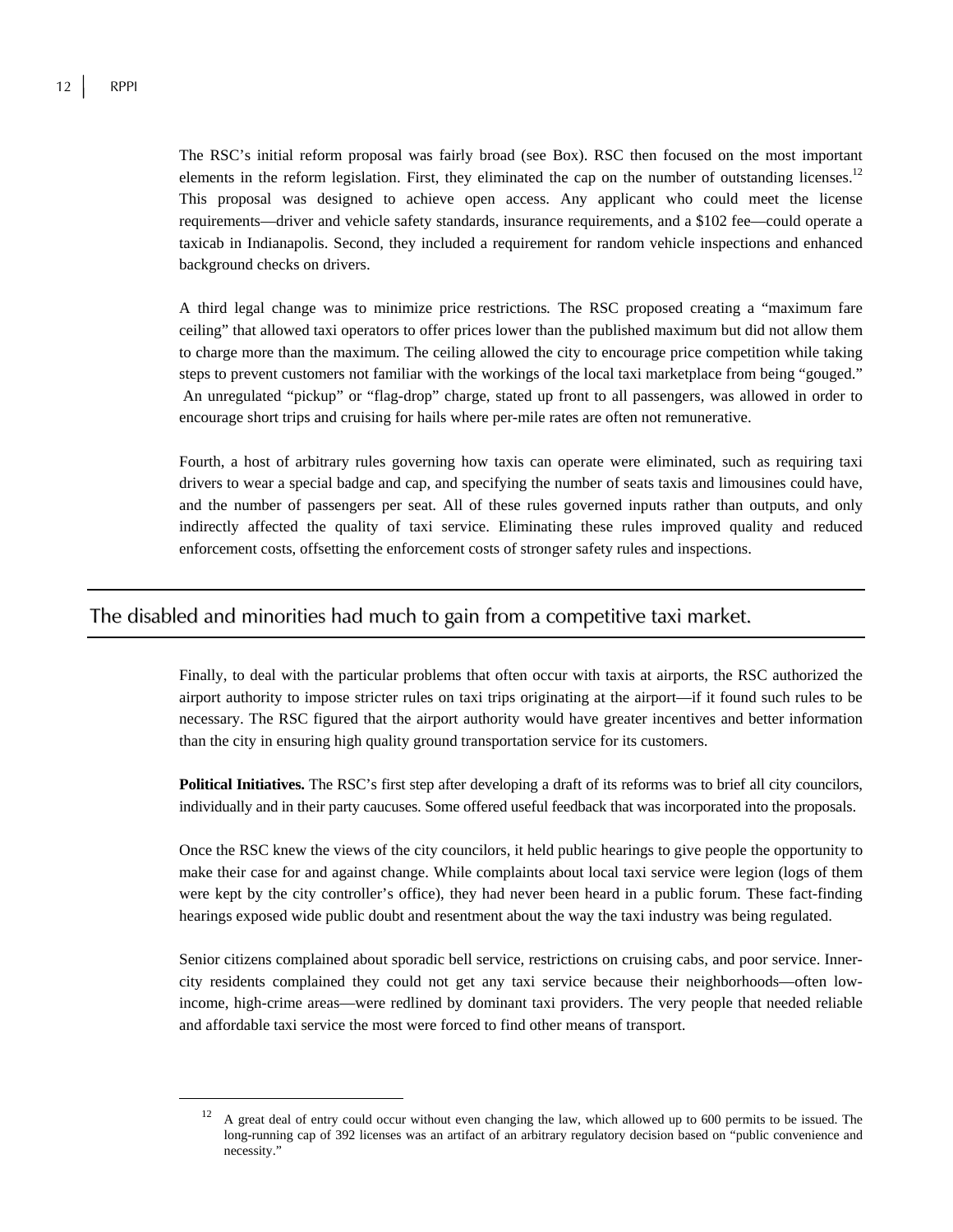The RSC found powerful support for its reform efforts from two unexpected groups: the disabled and minorities, both groups have a much to gain from a competitive taxi market. The disabled, who are often transitdependent, complained that few licensed taxis were wheelchair accessible. Price regulations eliminated the incentive to take on the expense of converting cabs to be wheelchair accessible.<sup>13</sup> If taxis in a competitive market were able to charge for vehicle improvements like wheelchair lifts, and for the extra service provided a disabled passenger, they would offer the disabled better service and shorter waits for a taxi.

Support from minorities came mainly from the Urban League. The restrictions on taxi licenses, fares, and service levels all but prevented low-income drivers from starting their own cab companies. These drivers quickly became a powerful force for taxi reform. The RSC supported the drivers by helping arrange media exposure, assisting in the writing of opinion and editorial pieces, and offering advice on how to contact and lobby city-county councilors. Their personal stories of hardship and sacrifice spoke volumes that the council and the media could not ignore.

#### **The James Chatman Story**



James Chatman was a cab driver in Indianapolis for more than 25 years, and he had been trying for years to own his own cab business. He argued, "Because I've driven so long in this city, I think I know our streets as well as anyone, and I know that no one knows my customers better than I do."

Chatman was consistently denied a license by the city, in spite of his hard work,

good record, and obvious entrepreneurial spirit. Frustrated by the city's refusal, Chatman personified the good guy wronged by a bad system. "[W]hy can't I try to make a go of it? The worst thing that can happen is that I will fail. And really, all I am asking of the city-county council is the right to succeed or fail based on me—my decisions, my service, my prices, and my hard work," he complained.

The RSC knew that stories like Chatman's would go a long way towards persuading the council and the public. With RSC support, Chatman spent the week prior to the council vote rushing from one television studio to the next

touting the proposal as the ordinance that would give him the right to make a living.

Business-hungry entrepreneurs like James Chatman (see Box), combined with the policy briefings provided by the RSC staff, helped shift the balance of the city council toward the reform proposal. Initially, much of the city council sided with existing taxi companies in the name of the "public interest." However, the support of reform by seniors, the inner-city poor, minorities, the Urban League, and the disabled soon brought many of them over to the RSC's side. The RSC expected little support from Democrats on the council, but the strong support for deregulation from their traditional constituents turned the tide. Also, it became apparent that a total elimination of price regulation was unacceptable to too many council members. Though the RSC was not certain that price controls were necessary, the price cap rule was included to secure passage of the reforms. In the end, the reforms passed with a 21-7 vote.

#### *3. Results of a Deregulated Taxi Market*

 $13$  In yet another example of how regulation begets regulation, in many cities where fare restrictions make serving the disabled a money loser, the city has had to pass laws requiring taxi companies to have a certain number of wheelchair accessible vehicles.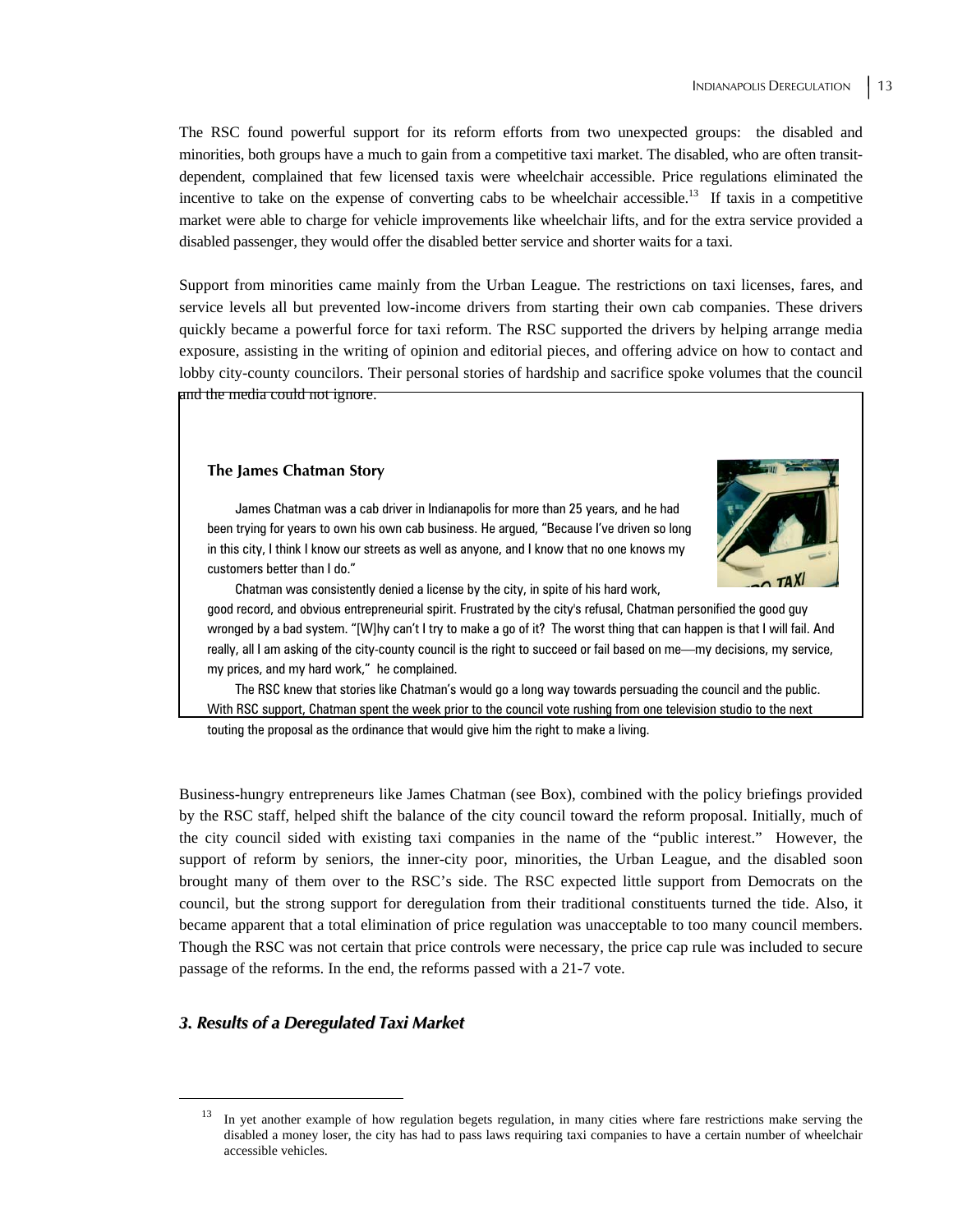Within 30 days of adopting the new open-entry and price-competition ordinance, the number of licensed cab companies increased by 50 percent. Fares among the new companies were nearly 10 percent less than those offered by the dominant providers. Service from all companies, old and new, improved. Waiting times dropped. Customer complaints about poor service directed to the controller's office dried up. Nearly overnight, dress codes for taxi drivers were transformed from ripped T-shirts and shorts to collared shirts and sometimes even ties. Cabs became noticeably cleaner and more visible on city streets.

In the two years since the new ordinance was adopted, the numbers have continued to improve (see Box). According to data collected by city officials, the number of licensed companies has nearly tripled from 26 cab companies before deregulation to over 70 today. Minorities or women now own more than 40 of the companies. Fares average around seven percent less than before the regulatory changes, and service quality is up. The total number of cabs on the street has nearly doubled. While there were 392 taxi licenses outstanding prior to deregulation, only about 225 of those licenses were attached to working cabs. The rest were "warehoused" by the dominant providers to prevent the licenses from being issued to anyone else. Since deregulation erased any value of a nonworking license, now all licenses are attached to working cabs. Today there are around 500 taxis working the streets of the city.

Though the number of cabs operating each day has almost doubled, the number of complaints registered with the city has declined. Waiting times for arranged service have dropped from an average of 45 minutes before deregulation to about 20 minutes today. Likewise, now that taxis are allowed to cruise the downtown area, waits for cruising cabs, especially on rainy days, are reportedly shorter.

## **B. Business and Occupational Licensing**−**Fair Fees for Small Business in Indianapolis**

Collectively, states regulate more than  $1,000$  separate occupations.<sup>14</sup> The average state issues dozens of different types of occupational licenses including for barbers, doctors, lawyers, and embalmers. In North Carolina, barbers must complete more than 1,500 hours of study from an accredited school, pass both a written and practical exam, and serve as a barber's apprentice for a year before they can be licensed by the state—the people of North Carolina should have the nation's best-cut hair.<sup>15</sup>

Indianapolis, like most cities, targets some industries for special regulation, while leaving others alone. The industries singled out for special municipal regulation are usually those that at one time were considered a potential threat to public health, safety, or community standards if not carefully monitored.

#### **Taxi Reform Results**

- 1. Number of taxis working the streets increased from ≈225 to ≈500
- 2. Number of taxi companies increased from 26 to 70, and 40 are owned by minorities or women
- 3. Fares decreased
- 4. Service complaints declined



 <sup>14</sup> John Hood, "Splitting Hairs," *Carolina Journal*, June 1995.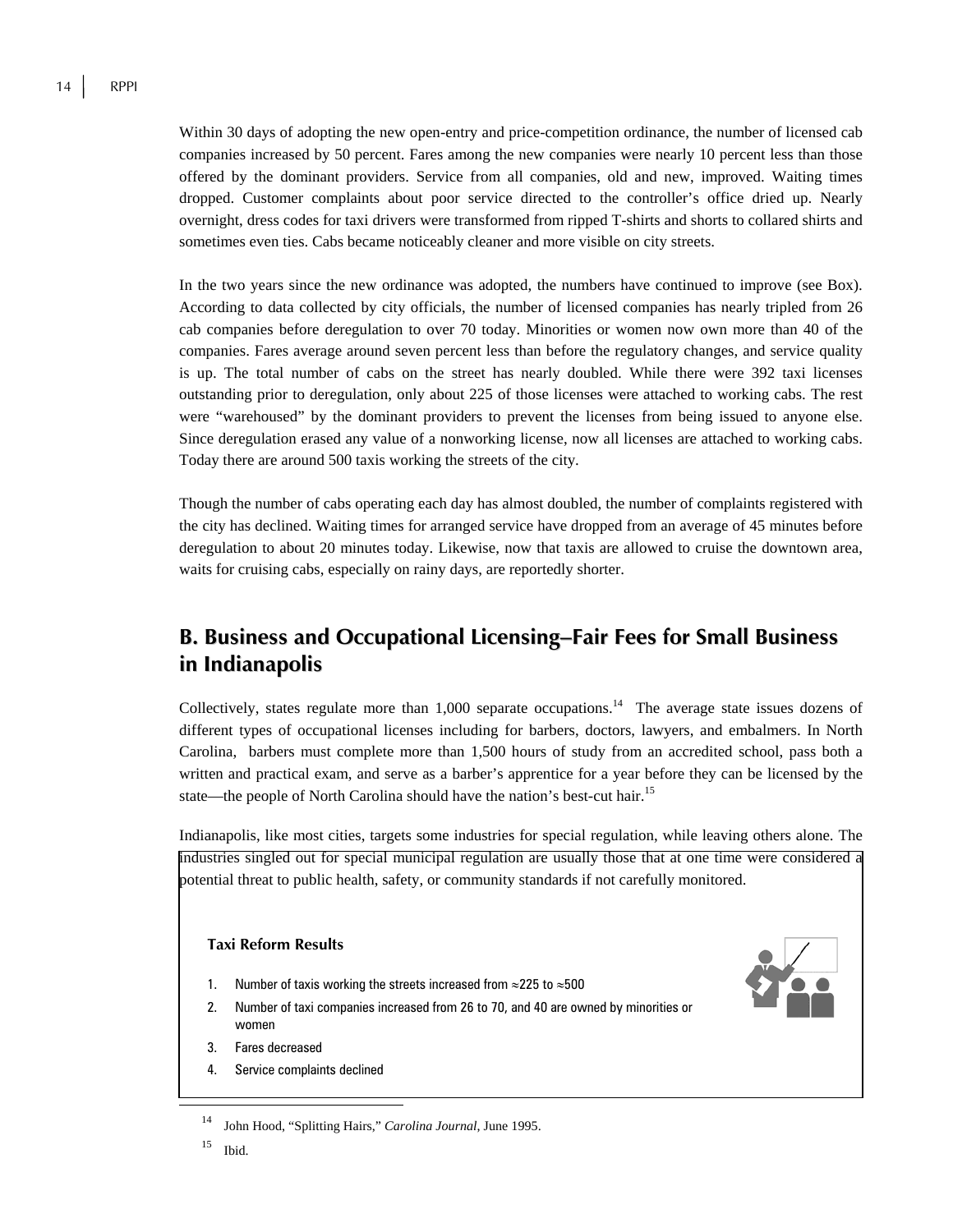5. Average waiting time for arranged service has gone from 45 minutes to 20 minutes

Source: City of Indianapolis.

#### *1. Why Reform Business and Occupational Licensing?*

Occupational licensing laws are justified on the basis of protecting public health and safety. Licensing requirements are supposed to ensure that incompetent, untrained, or otherwise unfit practitioners of various professions don't take advantage of their customers. The assumption is that the government is better able to determine the fitness of a business than are customers. One can imagine that customers indeed might have a hard time judging qualifications for some professions, such as doctors or dentists. After all, not everyone knows what the good medical schools are, and the doctor or dentist is not likely to tell the patient how many times he has been sued for malpractice.

However, there is evidence that the government cannot judge qualification much better than customers. Government licensing requirements often appear arbitrary and vary from place to place, suggesting that there is no one ideal criterion. For example, many governments require twice as much training for X-ray technicians, and eight times as much training for dental assistants as the military does.<sup>16</sup>

"The chance to earn an honest living without arbitrary government interference is the hallmark of the American experience."

> Perhaps more important, though, is the effect licensing has on the individuals who simply want to start or run a small business. By raising the cost of starting a business, licensing fees and arbitrary license requirements restrict the opportunity to succeed which has long been a tradition in America. As Chip Mellor, President of the Institute for Justice, put it, "The chance to earn an honest living without arbitrary government interference is the hallmark of the American experience."<sup>17</sup>

> The problem is compounded when municipal regulations restrict opportunities for individuals to start new small businesses in those areas most available to a city's poorest residents. Youths, minorities, and others who already suffer from the limitations that poverty or a lack of education often impose on job opportunities, find themselves further hemmed in by the licensing requirements imposed by the city.<sup>18</sup>

> Examples of such regulations abound. Cities charge large fees for licenses to sell food, operate vending carts, shine shoes, remove and dump snow, repair VCRs, etc. New York City charges over \$1,000 for a license to operate a newsstand, and is considering a new system that will raise the fees.19 These type of high fees and other licensing requirements discourage many budding entrepreneurs from getting started at all, and drive many others to operate illegally. Like other limits on entry, licensing fees and requirements create black markets with all of their incumbent problems. Black-market transactions, since they are illegal anyway, often

 <sup>16</sup> Daniel B. Hogan, "The Effectiveness of Licensing: History, Evidence, and Recommendations," *Law and Human Behavior*, 7, 1983, p. 129.

<sup>17</sup> William H. Mellor, *Is New York City Killing Entrepreneurship?*, Washington, D.C., Institute for Justice, p. 1.

<sup>18</sup> Elton Rayack, *An Economic Analysis of Occupational Licensure*, Washington, D.C., U.S. Department of Labor, Employment and Training Division, 1975.

 $19$  Mellor, p. 17.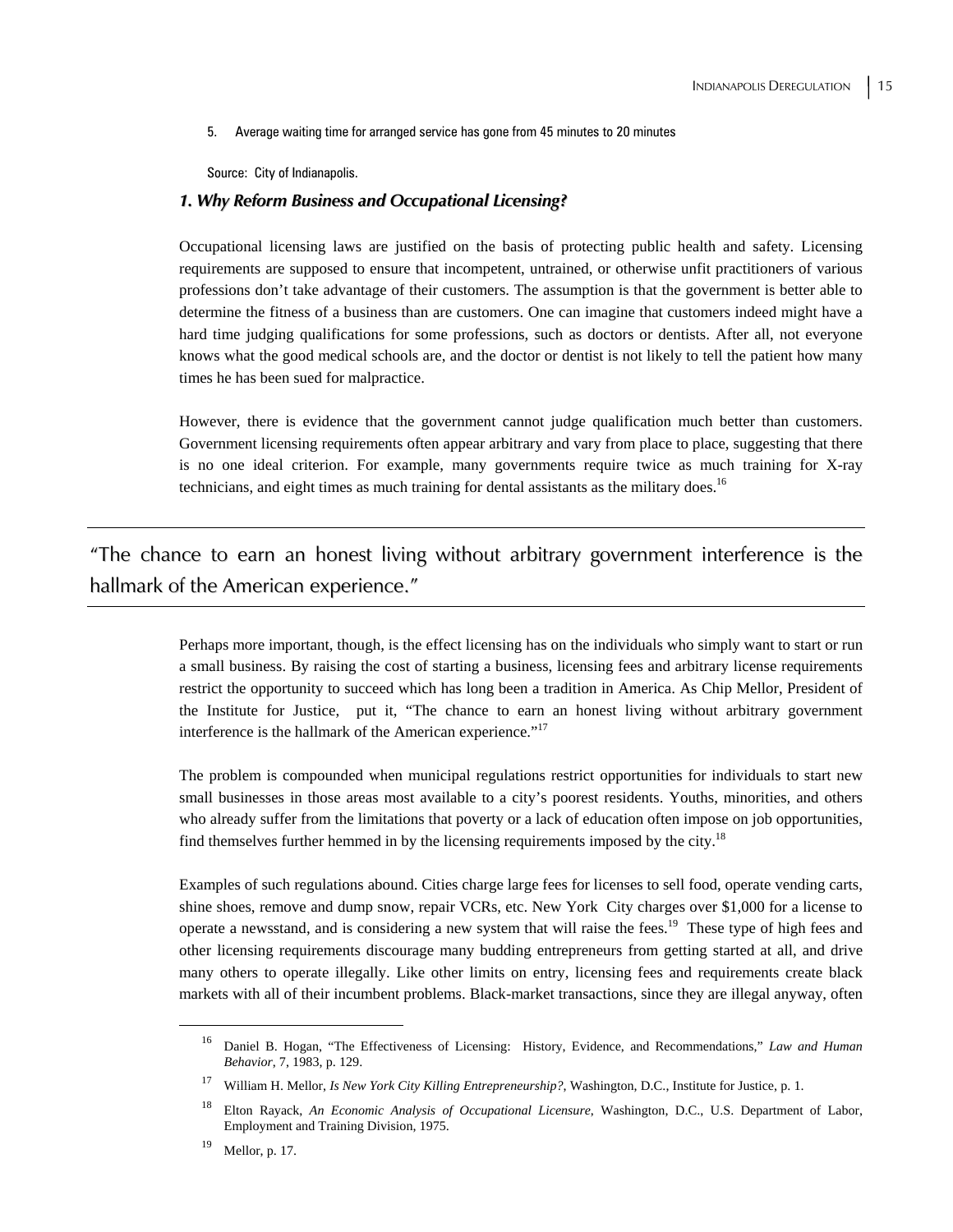lack other civilizing influences. Warranties, guarantees, and honesty are no longer enforced. Since both buyer and seller are violating a minor law (no business license or permit), they rarely are willing to appeal to the law if one of them commits a larger crime (such as robbery) against the other.

#### **Business and Occupational Licensing Reforms**

"Fair Fees for Small Business I" reformed regulations for many businesses, including:

- Hotels and Motels
- Movie and Live Entertainment
- Secondhand Dealers

"Fair Fees for Small Business II" included:

- Amusement Devices
- Carriage Businesses
- Commercial Parking Lots

#### • Junk Dealers

- Kennels, Grooms, and Stables
- Sidewalk Cafes

If neither customers nor budding entrepreneurs benefit from business and occupational licenses, who does? The answer, as with other limits to entry, is incumbent businesses. A number of studies have concluded that the most common benefit of occupational and business licensing is to protect existing businesses from competition.20 Far from benefiting city residents as a whole, business and occupational licenses often benefit a small minority, and drive up prices for consumers while depriving many individuals of the opportunity to start a business.

#### *2. Major Initiatives*

In examining the city's rules governing business licenses, the RSC discovered that, over the years, Indianapolis had created a series of business and occupational-licensing requirements that did little more than protect current practitioners from new competition. While few people question the need to license surgeons or airline pilots, members of the RSC wondered why hotel owners and junk dealers had to meet demanding licensing requirements of their own.

**Legal and Administrative Changes.** Regulations identified by the RSC as offering no net benefit to the community were slated for elimination in a series of initiatives called "Fair Fees for Small Business." In the first round of reforms, in 1994, the RSC eliminated the most obviously unnecessary components of the licensing code, such as rules governing shuffleboard tables and milk cows.

The next round of reforms identified more than 40 types of business and consumer licenses for elimination. The first regulations targeted for removal were those still in force long after the original purpose of the regulations had either vanished or been absorbed by other codes. The annual licensing requirements for hotels and motels, motion picture theaters, second-hand goods dealers, and legitimate live entertainment

 <sup>20</sup> Milton Friedman, *Capitalism and Freedom* (Chicago, Ill: University of Chicago Press, 1982), p. 148; Benjamin Shimberg, Barbara F. Esser, and Daniel H. Kruger, *Occupational Licensing and Public Policy: Final Report to the Manpower Administration of the US Department of Labor*, Washington, D.C., U.S. Department of Labor, Employment and Training Division, 1972, p. 343; New York State Bar Association, *New York State Regulatory Reform*, 1982, p.27.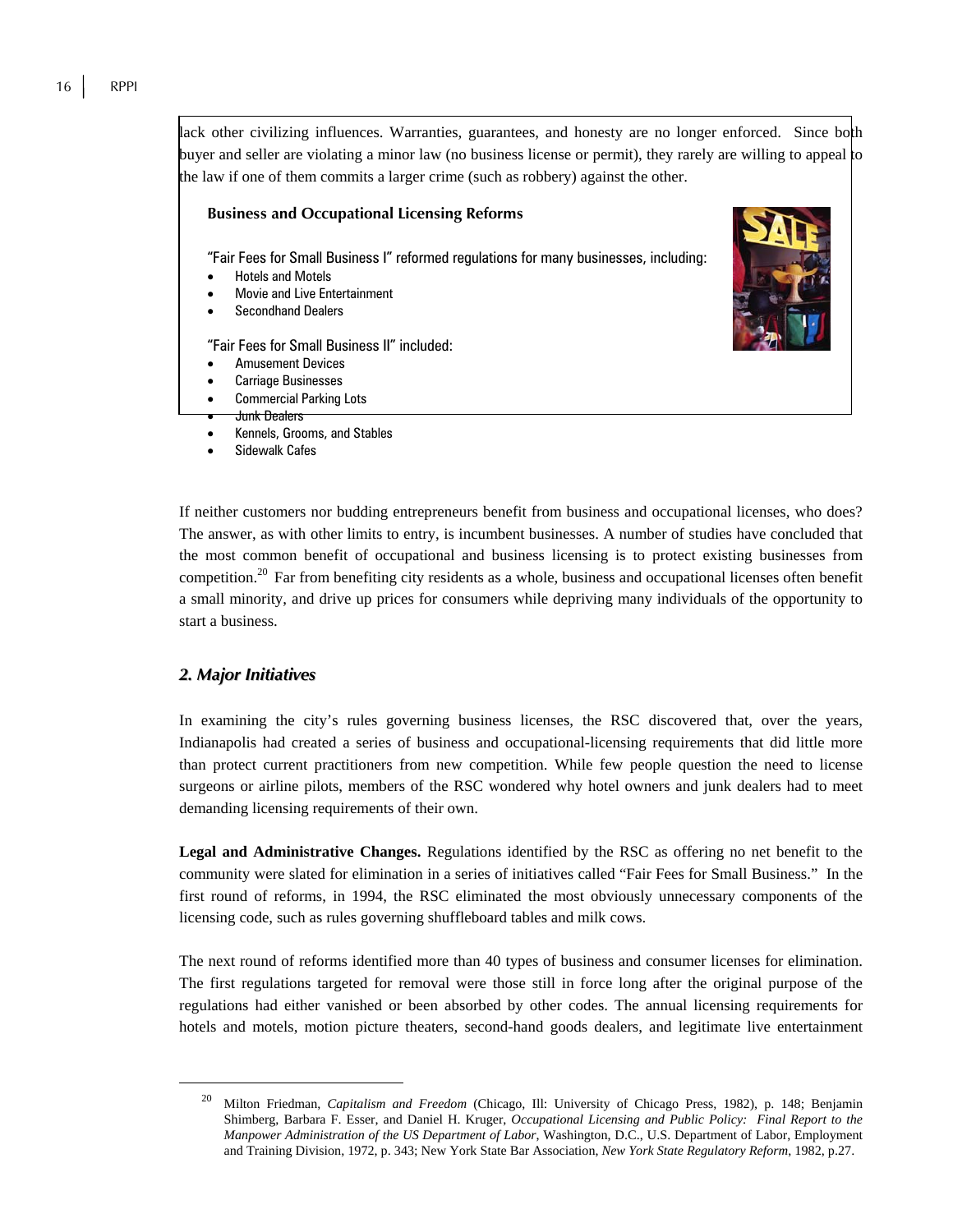theaters passed neither the cost/benefit analysis nor the "least possible community restraint" principles of the RSC.

Among the rules eliminated were those requiring hotels and motels to pay an annual fee based on a per-bed sliding scale. This measure had resulted in little public benefit, because it was enforced only against the larger hotels and motels, and because it subjected reputable businesses to unnecessary expense and red tape. The original RSC proposal called for eliminating hotel and motel licenses entirely. Public safety officials objected on the grounds it would deprive them of an important tool against prostitution and drug dealing. In response, the RSC agreed to replace the annually renewable license and sliding-scale fee with an automatically renewable license.

The case of second-hand goods dealers (most of whom were minority or women-owned businesses), legitimate live entertainment theaters, and movie theaters was more straightforward, because these activities presented no threat to public safety. As proof of how long it had been since these licenses were evaluated for relevance or cost-effectiveness, there was no direct evidence, either written or oral, to indicate the original intent of licensing.

Fair Fees for Business II. In late 1996, the city passed Fair Fees For Small Business Part II freeing almost 2,036 local businesses from the burden and expense of annual licensing by requiring a one time, no-fee registration instead of a license. Fair Fees II replaced annual fee-based licensing with a one-time, automatically renewable registration for businesses ranging from horse-drawn carriages, commercial parking lots, vending and amusement machine operators, junk dealers, transient merchants, used car dealers, and pet store operators.

The freedom to operate a small business in Indianapolis should be an economic right, not a political favor to be granted by government officials.

> The RSC used the same process to determine which licenses to eliminate for Fair Fees II as they did for Fair Fees I. By studying enforcement and application histories, they could determine how often enforcement actions were taken against licensed businesses and how many businesses actually applied for and received city licenses. The licenses selected had seen almost no enforcement activity against license holders in the previous decade. In the case of second-hand-motor-vehicle operators, less than 20 percent of those companies listed in the yellow pages under "used cars" had obtained the proper city licensing, yet not a single enforcement action had ever been taken against an unlicensed used car dealer.

> **Political Initiatives.** The RSC had to observe three principal political dictates in trying to pass the Fair Fees initiatives: public-safety questions, fiscal impacts, and political favors. The RSC's initial analysis addressed the public-safety questions, and critics were mostly satisfied. The question of fiscal impact came down to a matter of principle. Eliminating the fees collected from the 425 affected businesses would mean \$85,000 less fee revenue for the city, with no clear offset. The RSC argued that the fiscal loss was acceptable, because the fees themselves were not justifiable. Furthermore, eliminating these petty and arbitrary burdens on firms would improve the business climate and stimulate entrepreneurship.

> The issue of political favors turned out to pose the biggest problem. Demonstrating that political power often has more to do with control than it does with ideology, the opponents of the Fair Fees measures were mostly council Republicans. The power to grant, renew, and deny a business license could be wielded by the city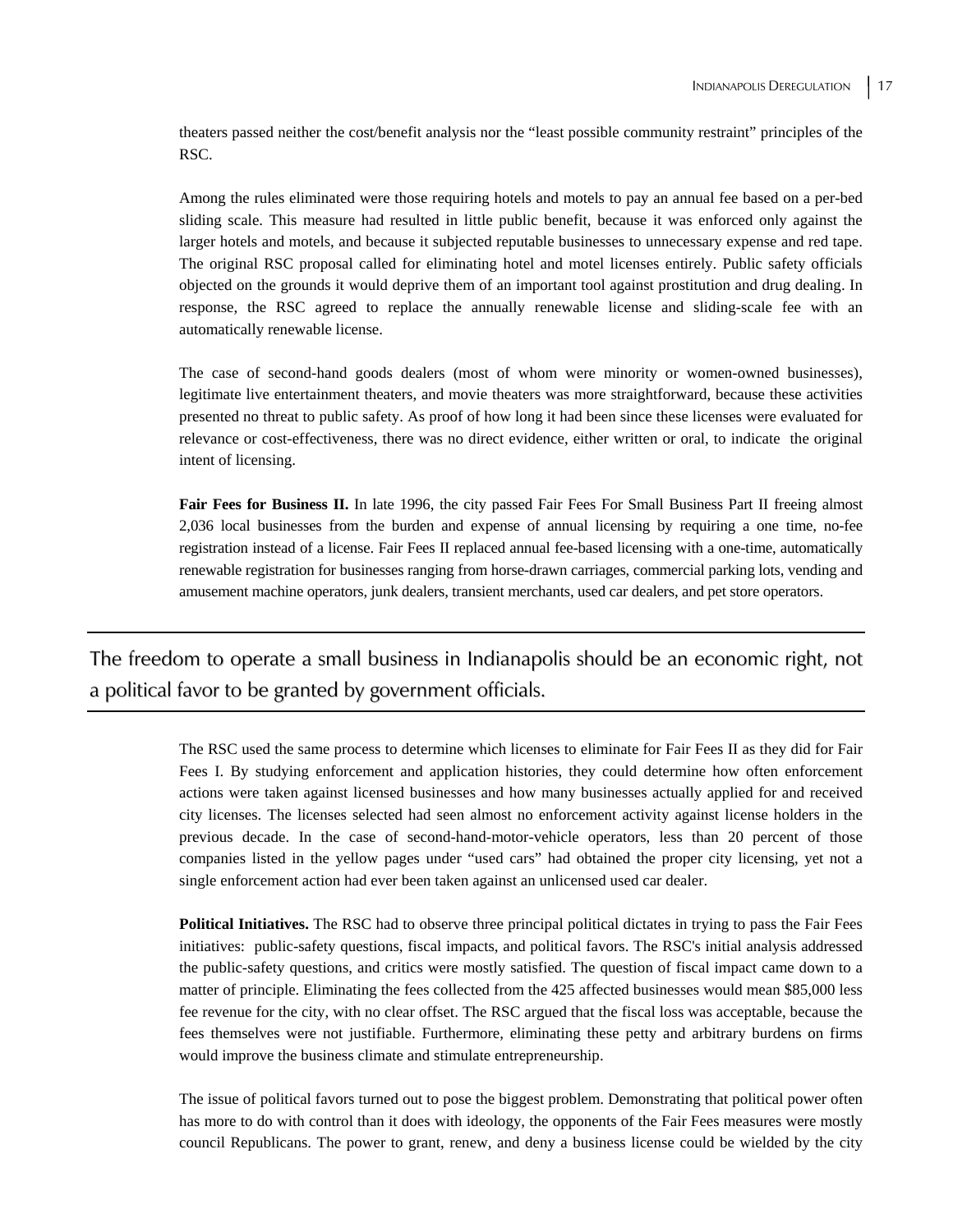and council as an appeal for direct political support. Relinquishing the power to license was tantamount to relinquishing the ability to leverage this power into political support. The RSC simply maintained that the freedom to operate a small business in Indianapolis should be an economic right, not a political favor to be granted by government officials.

Leading the fight in support of the proposal was a city-county councilor who represented a section of Indianapolis where job growth depended on the kinds of small businesses that existing licensing policies were hurting. The RSC launched a media and grassroots campaign for Fair Fees that closely mirrored the taxi campaign. It prepared briefing materials for the editors of all the local newspapers and encouraged editorials in support of the Fair Fees Initiative. It also garnered tremendous support from the regulated businesses. Nearly 300 of the 425 affected businesses wrote letters of support to their city-county councilors. While 300 letters means little at the federal or state level, locally they make a huge difference. As one councilor remarked, "When we get more than two phone calls from constituents on an issue, it is a big deal."

The support generated by these efforts created a tremendous groundswell in favor of the regulatory reform package, and the proposal passed unanimously.

#### *3. Results of Reforming Business and Occupational Licensing*

The direct effect of Fair Fees for Small Businesses was an \$85,000 reduction in fees. The RSC has not been able to measure how many new businesses have emerged as a result of the reforms. However, what started as a few house-cleaning items became a cornerstone of the administration's small business development agenda. Fair Fees II affects almost ten times the number of businesses as Fair Fees I and will save business customers roughly \$437,000 each year in direct and associated costs.

## **C. Building and Construction Permitting**

Most local governments regulate development, including not just construction of new homes, but also improvements and changes to existing homes. One common form of regulation is to require a permit to build or significantly modify a structure. Significant modifications include installing bathroom ventilation fans, adding windows and widening doors. The rationale for requiring a permit is to ensure compliance with local ordinances and to protect the safety of homeowners. Problems arise, however, when the requirements make simple home modifications a tangle of red tape, or increase costs by requiring a licensed contractor to do the work.

#### *1. Why Reform Building and Construction Permitting?*

Indianapolis ordinances demanded permits for even the smallest of property-owner tasks. A large number of property owners were affected by rules and regulations dictating when and how they could improve or repair their property. Reforming these regulations would have a direct impact on more people than previous RSC reforms.

The city's permit requirements imposed significant costs on property owners. Homeowners who wanted to legally perform any significant work on their own house had to obtain one or more permits from the city. The often arduous process required submitting an application and waiting up to eight weeks while the site plan was reviewed and approved by as many as four separate city agencies. One local bank president who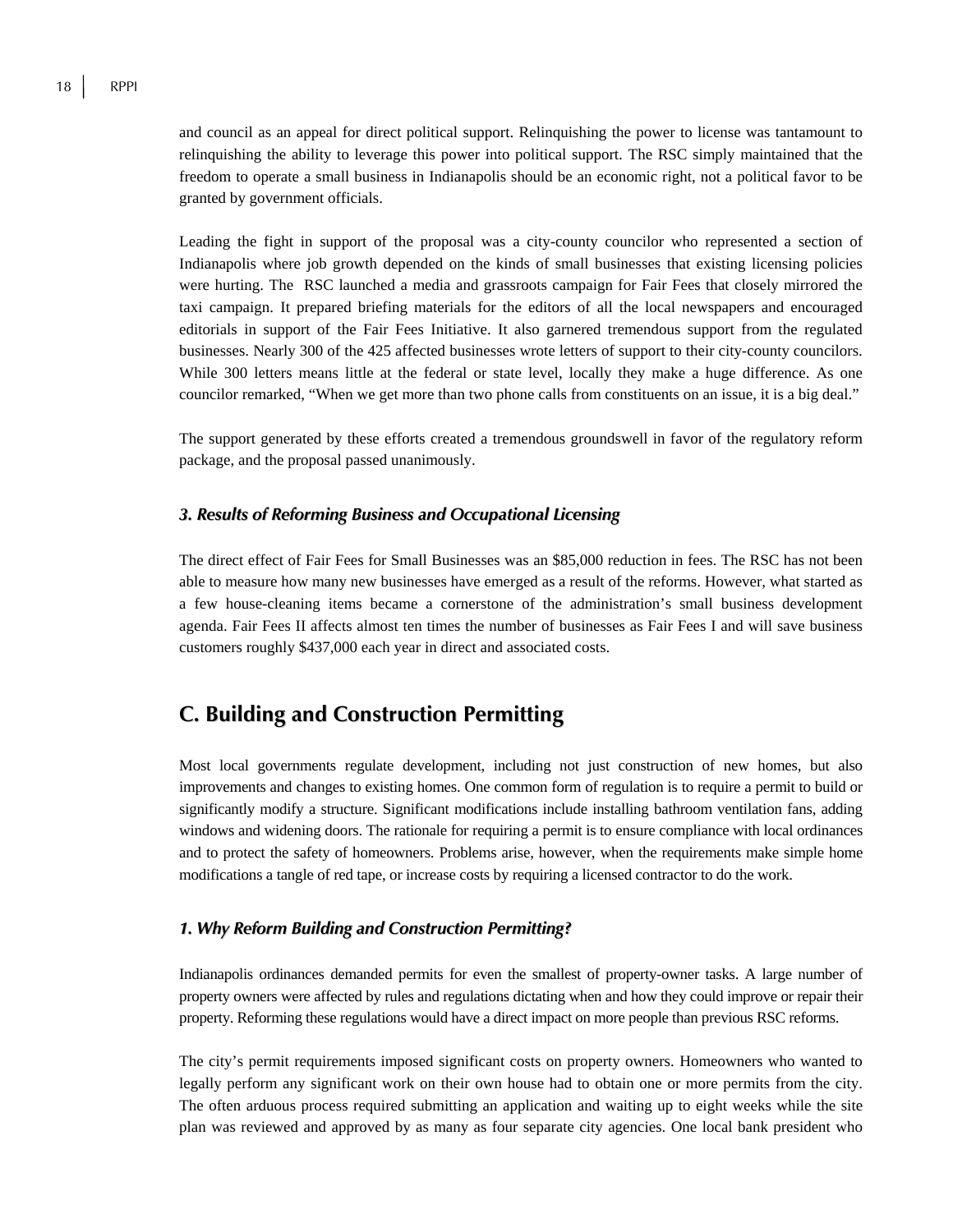tried to put an awning on his new downtown branch spent more than twice as much money winning bureaucratic approval for his plan to beautify his business than it cost him to buy the awning.

If property owners are unwilling to deal with these bureaucratic hassles, their legal alternative is to hire a licensed contractor, who will secure the permits as part of the job. Hiring a contractor, however, is much more expensive than the property owner doing the work himself (Not surprisingly, licensed contractors are great supporters of the property-owner work permit requirements.) Thus the consequences of the permitting process and associated costs may deter property owners from repairing or improving their property.

Another option for the property owner is to do the work illegally. The RSC estimated that less than one percent of homeowners in Indianapolis comply with the permit regulations.<sup>21</sup> There is no evidence that this permit avoidance has resulted in any incidence of injuries or accidents. With such a low compliance rate, and the absence of a measurable safety problem, the RSC concluded that the permit in itself was not vital to citizen protection.

The low compliance rate indicated another cost of the city's permit rules as well. As one RSC member pointed out, such widespread disobedience of a rule implies that almost all citizens do not think the rule is justified. By encouraging this type of disobedience, these regulations undermine respect for the law.<sup>22</sup> Regulations are far more likely to be obeyed if they are deemed reasonable and just by the populace.

The work of licensed contractors does not escape city regulation either. Local regulations impose extensive fees and permits on almost all work performed by contractors. In most cases, each subcontractor must go through their own fee and permit process, often increasing construction costs. These rules distort housing markets, especially across jurisdictional boundaries where fee and permit requirements differ. As one local contractor put it:

*"To us, each permit requirement is an invitation for the government to hassle us, tie us up, slow us down and drive us crazy. We understand the need for permits, but why are there are so damn many of them?"23*

#### **The Indianapolis Homeowner Freedom Act**

Six major changes to the Indianapolis "procedural building code":



- 1. Eliminate building permits for construction activity that creates no significant health or safety risk.
- 2. Simplify issuance of building permits for major construction projects by allowing general contractors to obtain a "master building permit" for structural, electrical, heating and cooling, plumbing, and wrecking work.
- 3. Allow employees and agents to apply for building permits.

 $21$  This number was calculated by multiplying an estimated number of windows per house by an estimated total number of homes. That figure was divided by the average life of a window to get a total number of annual window replacements. Compliance was calculated by comparing the average number of annual window replacement with the total number of annual window replacement permit requests processed by the city.

<sup>22</sup> Clint Bolick, *Grass Roots Tyranny*, (New York: Free Press, 1994).

<sup>&</sup>lt;sup>23</sup> Comments of Indianapolis builder were made to Mayor Stephen Goldsmith at a June 19, 1995 meeting arranged by the Building Development Task Force of the Regulatory Study Commission of Indianapolis.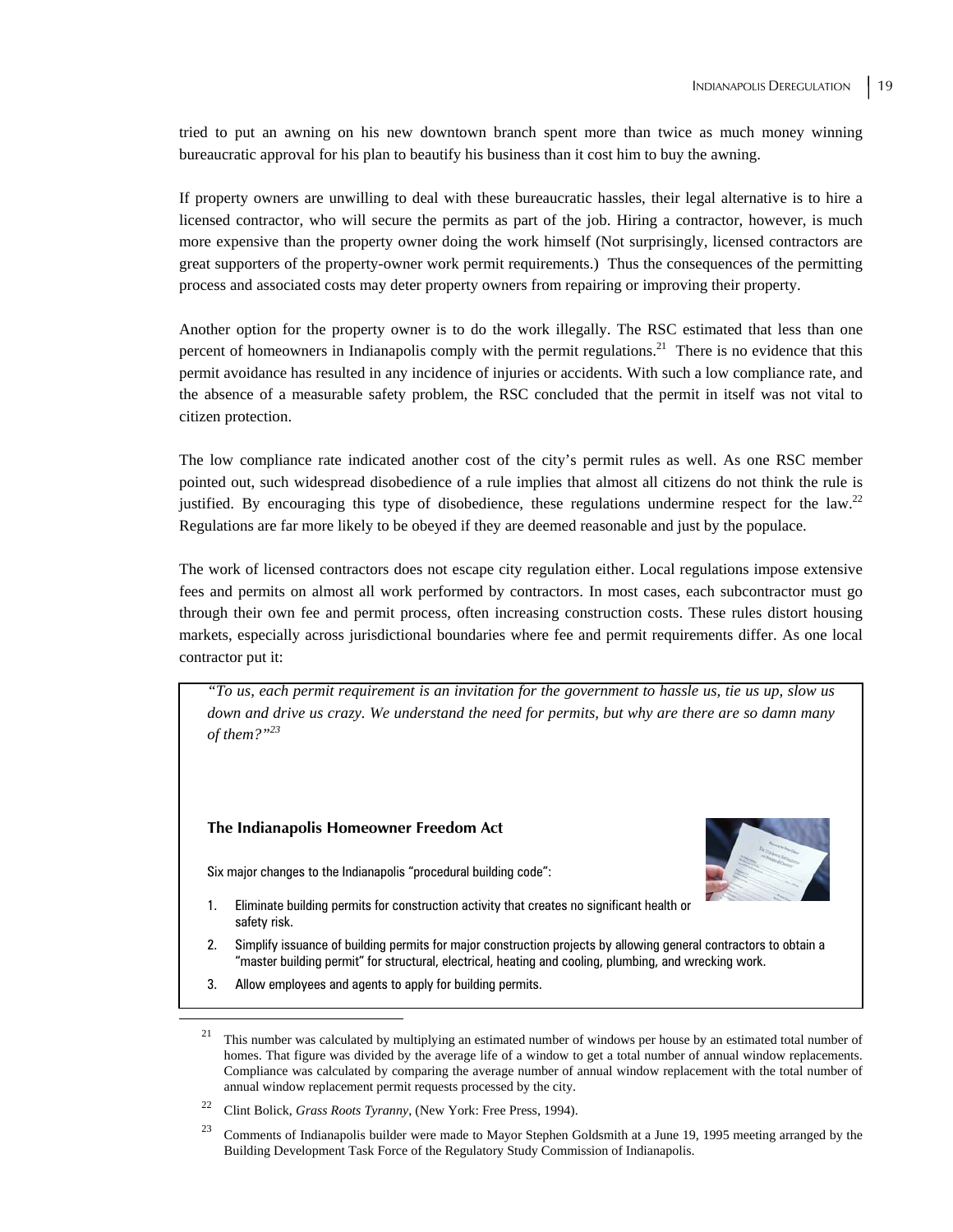- 4. Allow owners of residential and commercial buildings to secure building permits for construction work to be done by their employees or by subcontractors that the owners hire.
- 5. Authorize the city to charge a re-inspection fee where contractors do not cooperate with city inspection policies.
- 6. Enhance consumer protection by increasing the city's ability to police illegal contractors and contractors who violate building code provisions.

As with property owner work permits, there is little evidence that contractor fees and permits have a significant impact on the quality of work and compliance with local codes. Direct inspections for code compliance, with direct punishment for infractions, regulate outcomes rather than inputs and are far more effective. Permit requirements should be limited to ensuring compliance with zoning laws and other such broad community concerns.

#### *2. Major Initiatives*

On balance, the RSC concluded that many of the fees and permits required by local development regulations did not pass the cost/benefit analysis, nor the RSC principle of minimum constraints on markets. Many of the rules exceeded state and federal requirements for no discernible reason.

**Legal and Administrative Changes.** The RSC created a subcommittee to improve the local permitting system. Consisting of citizens from all walks of life, they spent more than a year devising a program balancing the need for reform with consumer safety concerns (see Boxes). The result was the "Indianapolis Homeowner Freedom Act," which had two main purposes: First, it eliminated many of the restrictions, fees, and permit requirements on low-impact property-owner repairs and improvements. Second, it dramatically reengineered the local building-permit process by reducing the number of annual transactions required of citizens and developers and by allowing more freedom and flexibility for contractors while strengthening customer protection.

To encourage ease of use the Homeowner Freedom Act allows a developer to obtain one master building permit on a new project rather than requiring all subcontractors to be individually permitted. This reduces the time and money spent by the contractor to meet requirements and increases the time and resources they can devote to building new homes and businesses.

#### **Common Jobs for Which the Homeowner Freedom Act Eliminated Permits and Fees**

- Window and Door Replacement
- Home Remodeling, including:
	- 1. Replacing Kitchen Cabinets
	- 2. Hanging Dry Wall
	- 3. Installing Flooring
	- 4. Closet Construction
	- 5. Knocking Down Interior Wall
	- 6. Erecting Interior Wall
	- 7. Fixed Bookshelves
- 
- 
- 



- **Replacing Stairs The Cooling Stairs Replacing Stairs Heating and Cooling Duct Work**
- Fence Construction **Figure 1** Fire Sprinkler Installation
- Installing and Repairing Siding **Fig. 2018** Replacing Bathroom, Attic, or House Fans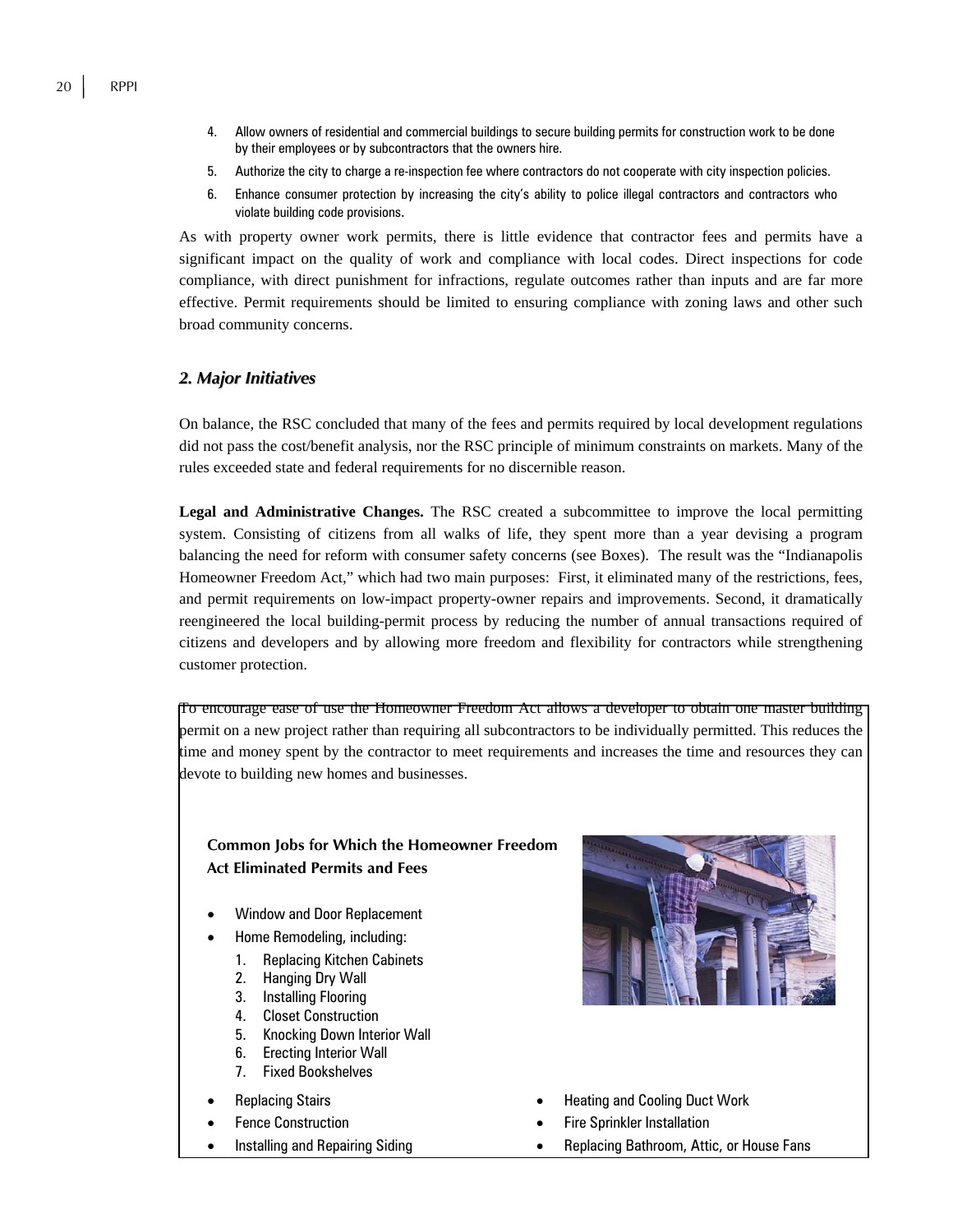- 
- 
- 
- Most Roofing Jobs
- **Decks** Chimney Repair
- Window Awnings  **Cultum Gutter Replacement and Repair**
- Patio Covers  **Patio Covers** Replacing Plumbing Fixtures
- 

Finally, to improve the process of dealing with the permit bureaucracy, each permit request is assigned to a specific employee in much the same fashion that a case worker is assigned to a family in a social services department. The job of the "permit caseworkers" is to help the applicant do all that is required to obtain his or her permit.

**Political Initiatives.** The Homeowner Freedom Act's journey through the city-county council was relatively smooth. The RSC's most effective point was that the "re-categorization" of low-impact building permits would eliminate more than 7,200 annual permits and the associated hassles of getting them (see Box). Representatives of local contractor and remodeling associations argued that the reforms would hurt quality control by allowing unqualified "trunk-slammers" to work, leaving the consumer with no recourse if work were improperly performed. The RSC believed that consumers could judge quality and reliability on simple repair and construction work as well as a city inspector could. Nonetheless, to assuage concerns, the RSC increased penalties for shoddy work and for violating agreements and toughened enforcement mechanisms. The reforms passed easily.

Regulations are far more likely to be obeyed if they are deemed reasonable and just by the populace.

#### *3. Results of Reform*

The fiscal impact of eliminating a broad range of permit and fee requirements for low-impact property-owner improvements was significant. Based on typical levels of construction, the RSC estimated that property owners are saving approximately \$750,000 in fees and associated costs each year. And, over time, the freedom to repair and improve property should increase property values and, thus, increase property tax revenues.

### **D. Future Reform Initiatives**

Indianapolis is continuing to target additional areas for reform. In 1997, the most extensive review focused on the city and county health code. The Marion County Health and Hospital Corporation (HHC) is an independent municipal corporation not directly answerable to any elected city or county official. It is governed by a seven-member board of trustees appointed by the mayor, the city-county council, and Marion County commissioners. HHC's formal powers are formidable. In the interest of preserving and protecting public health, HHC can close businesses, destroy homes, and order arrests.

The RSC analyzed the county health code and developed a comprehensive reform package. Political opposition to these reforms, however, has been fierce, and by mid-1997 only a few reforms had been enacted, and they were but minor or watered down changes. The RSC continues to identify new areas to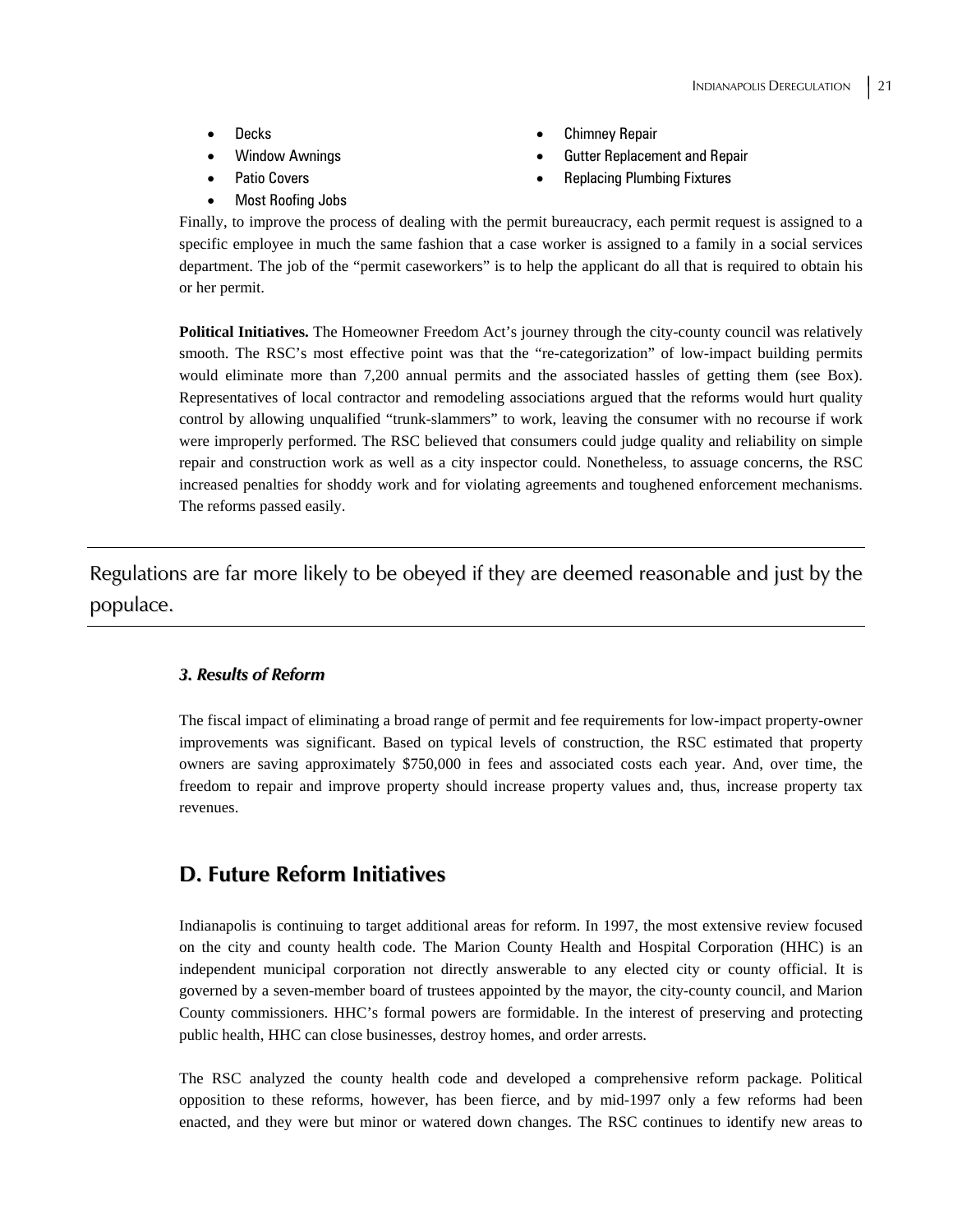tackle, and some have suggested they look into such areas as parking requirements built into the zoning ordinances, and regulations governing home-based business, including childcare.

### **E. Conclusion**

Indianapolis's regulatory reform program has focused on existing regulations, using a formal process to analyze the current regulatory code and develop reform proposals. Not being limited to new regulations made it much easier for the RSC to garner grass roots and political support for reform.

Putting together political support for reforms proved to be a crucial strategy, since there are always interest groups organized to defend the status quo—be they taxi drivers or building contractors. By directly involving those who suffer under misguided regulations, the RSC forced the city/county council to face those who pay for regulations as well as special interests who benefit from them.

Regulatory reform programs that review existing regulations upset those with an interest in the status quo.

> The result was a series of successful reform efforts that changed the face of the taxi market, business licensing, and development and building licenses in Indianapolis. Residents of Indianapolis get noticeably better service from the city's taxis, and are even able to start a taxi business if they so desire. Small business owners and workers, who no longer have to pay burdensome licensing fees, are saving over half a million dollars a year. And those residents who want to build new homes or improve their existing ones no long have to wade through mountains of red tape, wasting untold hours and higher costs to get a permit.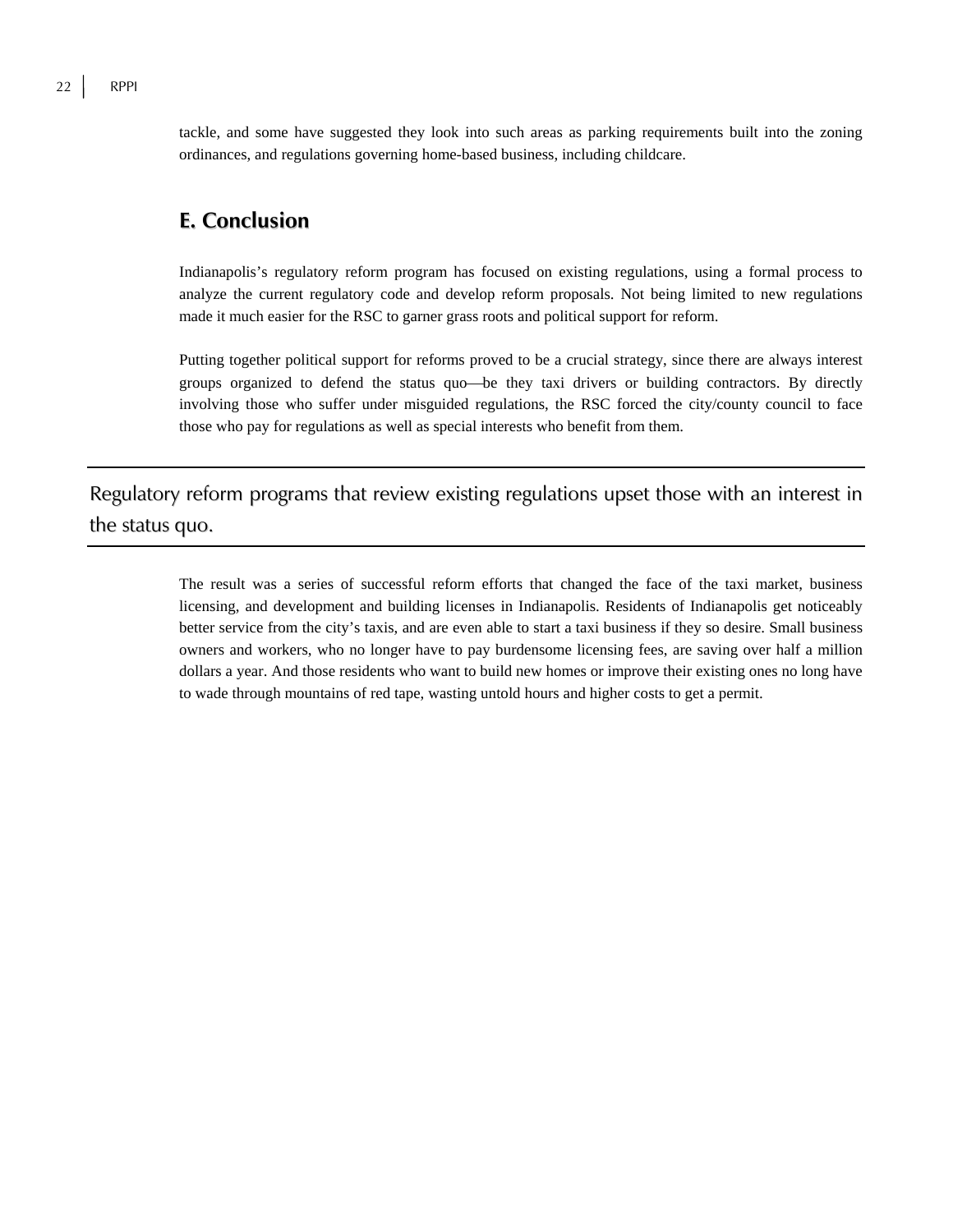## **Lessons for Regulatory Reform Programs**

Philadelphia Mayor Ed Rendell likes to quote a local professor at the University of Pennsylvania, Theodore Hershberg: Theodore Hershberg:

*"All of America is on greased skids. What differentiates one city from another is the angle of descent."* 

In order to stop the skid of urban decline, city governments have begun to acknowledge the many current structural incentives that foster the very decline that threatens them. In Indianapolis, and other cities, illconceived regulations are an important component of that decline.

## **A. Principles of Regulatory Reform**

While many of the regulatory burdens that constrain urban areas are well understood, policymakers have had less success figuring out how to reduce this regulatory burden. The example of Indianapolis and others with regulatory reform have demonstrated a number of principles that help make a regulatory reform plan successful.

- 1. **Create an independent reform commission.** Someone must have ownership of the reform process. Individual agencies are too often wedded to the status quo.
- 2. **Recognize the merits of competition.** More competitive markets are more disciplined, creating incentives for innovation, customer service, and efficiency.
- 3. **Acknowledge the existence and influence of interest groups.** Even if a policy change produces net gains for the community, the losers have the incentive to oppose change. Politicians need to resist special interests and act on behalf of the silent majority. Reformers can encourage groups of those burdened by existing regulations to help push for reform.
- 4. **Focus on outcomes rather than process.** Indirect regulations, aimed at process rather than results, increase the chances of unintended outcomes. If the concern is the safety of taxicabs, policymakers should enforce laws against negligence or publicize safe operators to help the market information process. They should not limit the number of taxis on the theory that by controlling licenses they can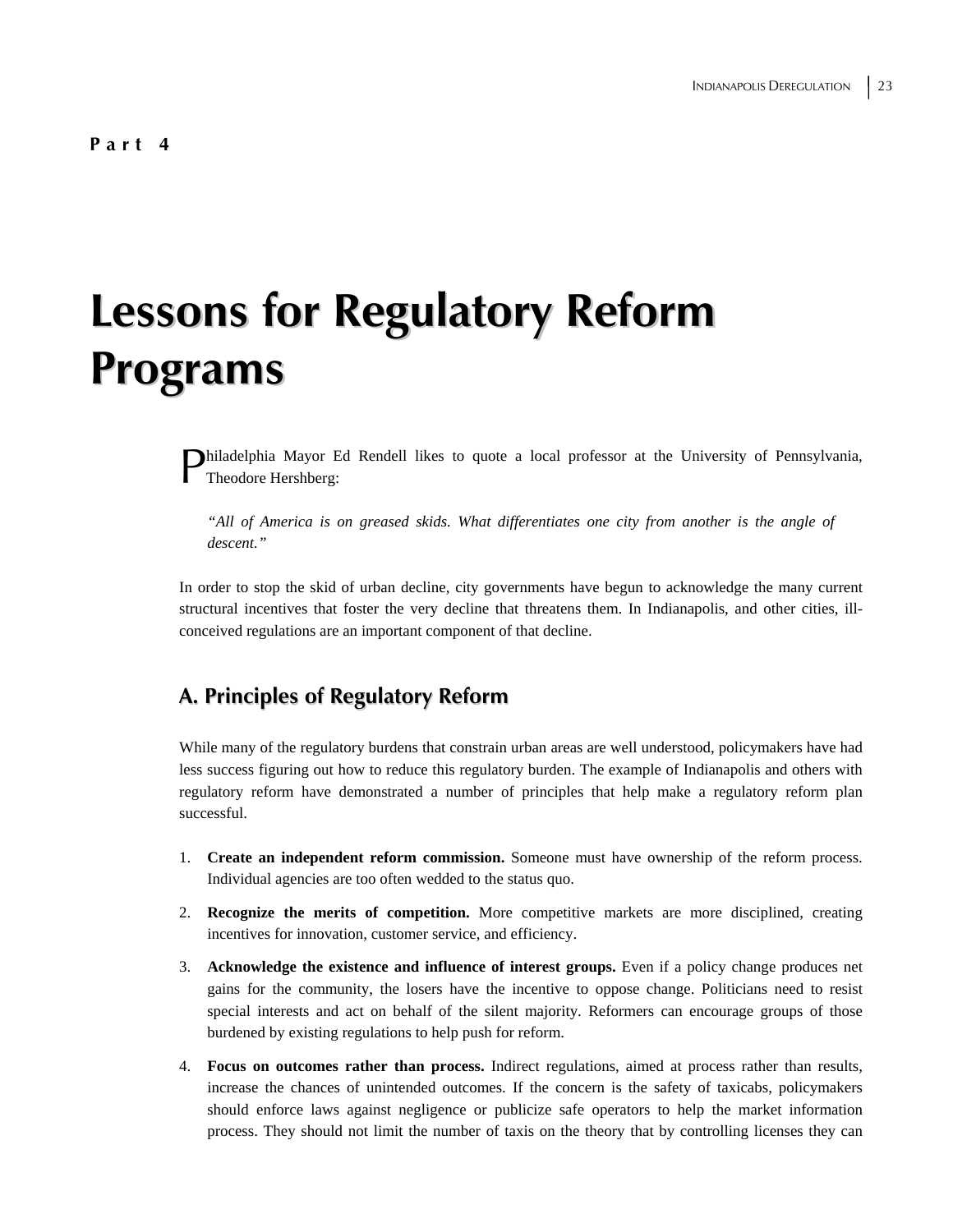improve safety. Focusing on outcomes makes the impact of a regulation more transparent and allows officials and the public to see direct effects of a regulation.

- 5. **Weigh both the costs and the benefits of a regulation in deciding its worth.** The success of a regulation should be tied to its intended effect, not to the behavior of regulators. It's not how many fines are levied, but how many harmful actions are prevented, and what costs to society are avoided, that should determine the success of a regulation.
- 6. **Adopt a Transparent Analytic Framework.** A decision process like the one Indianapolis used (see p. 8) assures a consistent analysis on each regulation, and that no steps are overlooked. It also improves citizen and interest group visibility of the reform process, and encourages their input.

Regulations should be simple and narrowly focused. The broader or more complex a regulation, the more likely are unintended consequences. Also, the less likely it is that ordinary citizens can understand the rule and its impact. An opaque regulation plays into the hands of the special interests that benefit from it.

It is crucial to keep in sight the efficiency gains from fully implemented reform and increased competition.

### **B. Barriers to Reform**

The greatest barrier to regulatory reform is resistance to change by existing firms who enjoy a protected market. The fear of competition—of failure or diminished success—leads some firms to oppose regulatory reform. Those firms which do well in a regulated environment−who know how to work the system−may not be as good at serving customers.

A second source of opposition to reform comes from those who simply believe that greater government control improves public welfare. They will oppose replacing regulation with competition for intellectual and ideological reasons.

Regulatory reform efforts are usually controversial. To succeed a reform program needs a well-articulated goal and a plan to get there. A plan must analyze the political dynamics associated with each reform option, and select the option that offers the most gains for an acceptable level of effort. Reformers need to assess their "political capital," and determine how to expend it to get the most reform. This is an efficiency consideration. Better to embark upon a well-considered campaign of selective reforms for which sound arguments can be made, and perhaps less violent opposition will be provoked.

However, a number of studies show that small, marginal changes towards greater competition may actually decrease efficiency. Efficiency gains emerge only once competition is significantly increased.<sup>24</sup> This is called the "marginal adjustment trap," and implies that reformers need to work through the short term problems with an eye on the ultimate goal. It is crucial to keep in sight the efficiency gains from fully implemented reform and increased competition.

 <sup>24</sup> Fred Thompson and L.R. Jones, *Regulatory Policy and Practices: Regulating Better and Regulating Less,* (New York: Praeger, 1982), pp. 104–105.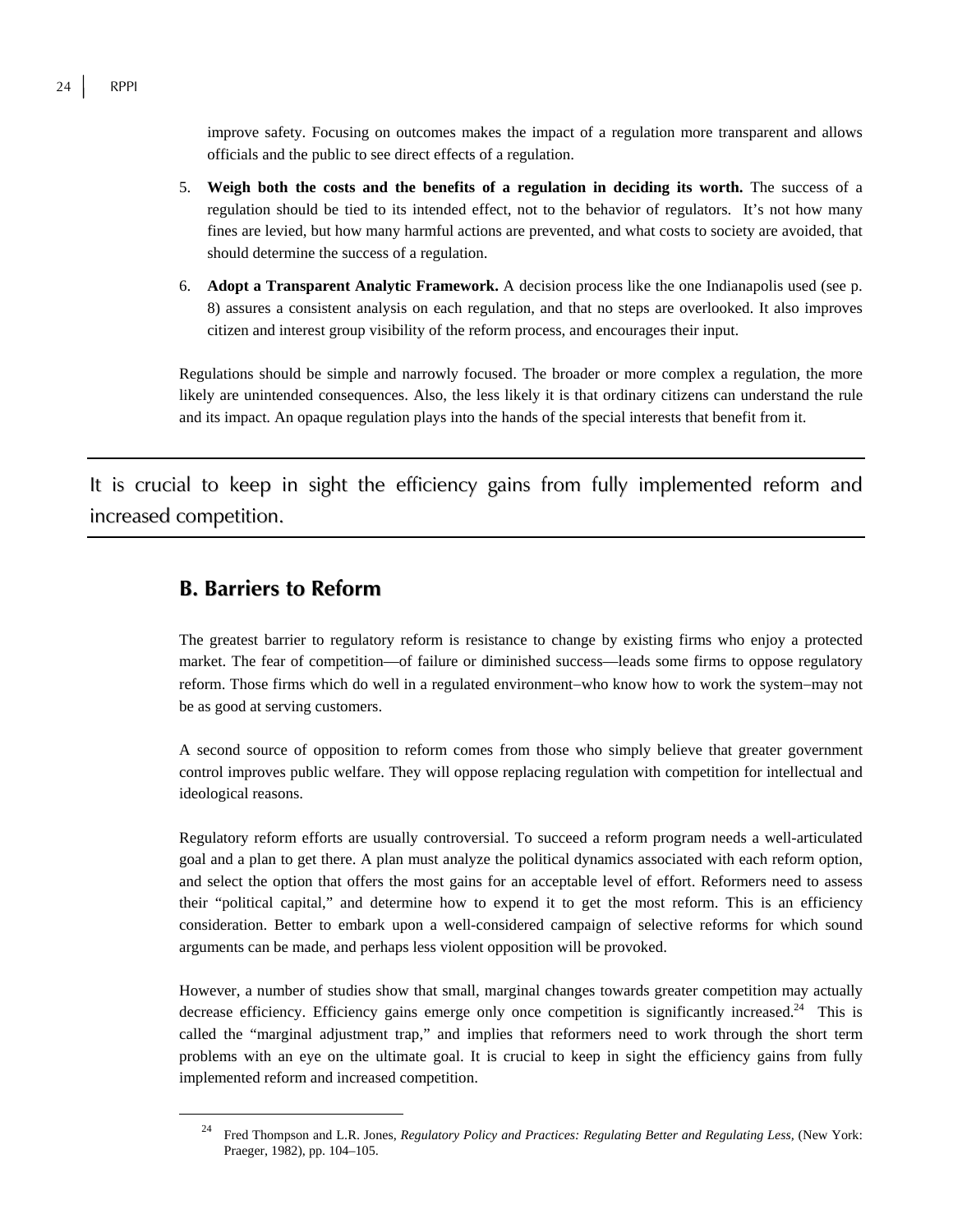#### **Part 5**

## **Conclusion**

he Indianapolis experience demonstrates the power of regulatory reform to improve the local competitive environment and reduce the burdens on individuals and businesses. Removing outdated or overly costly rules and requirements increases individual opportunities and makes simple things like improving a home or getting a taxi ride easier and less costly. The condensation of the condensation of the condensation of the condensation of the condensation of the condensation of the condensation of the condensation of the condensation of the condensation of the condensation of th

Other local governments can learn from and emulate the Indianapolis regulatory reform program. The first step is to recognize that visible results come from effectively representing the interests of the usually-silent majority that are burdened by excessive or flawed regulations. Then, the key to a successful program, as Indianapolis learned, is to establish a well though-out, simple and transparent process for identifying regulations that are in need of reform and to devise political initiatives to push for each proposed change. Combining political savvy with a sound methodological administrative process enables reformers to successfully take on the special interests that defend the status quo.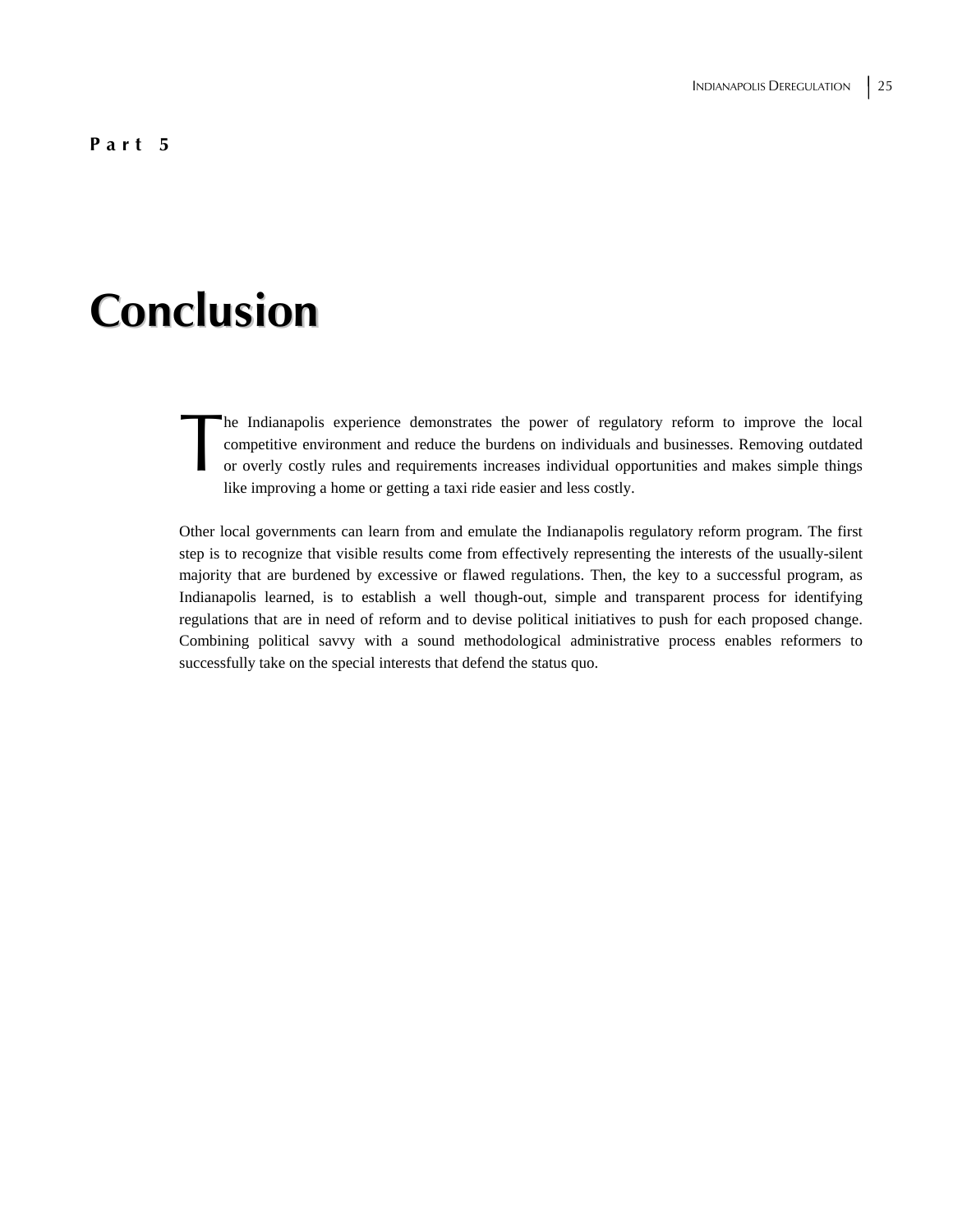#### **Part 6**

## **About the Authors**

drian Moore is Associate Director of Economic Studies at the Reason Public Policy Institute, where he is responsible for research on regulatory issues. Mr. Moore is co-author of *Curb Rights: A Foundation for Free Enterprise in Urban Transit*. He can be reached at 310/391-2245 or at Adriantm@aol.com. A

Tom Rose was Special Assistant to Mayor Stephen Goldsmith from 1992–97, where he managed the regulatory reform program. Currently, Mr. Rose is a senior executive with Hollinger International, Inc. one of the world's largest publishers of English language newspapers in the United States, Canada, Britain and Israel. He can be reached at 317/327-4478.

For more information on regulatory reform, see the RPPI website at www.reason.org, and RPPI's Urban Futures project at www.urbanfutures.org.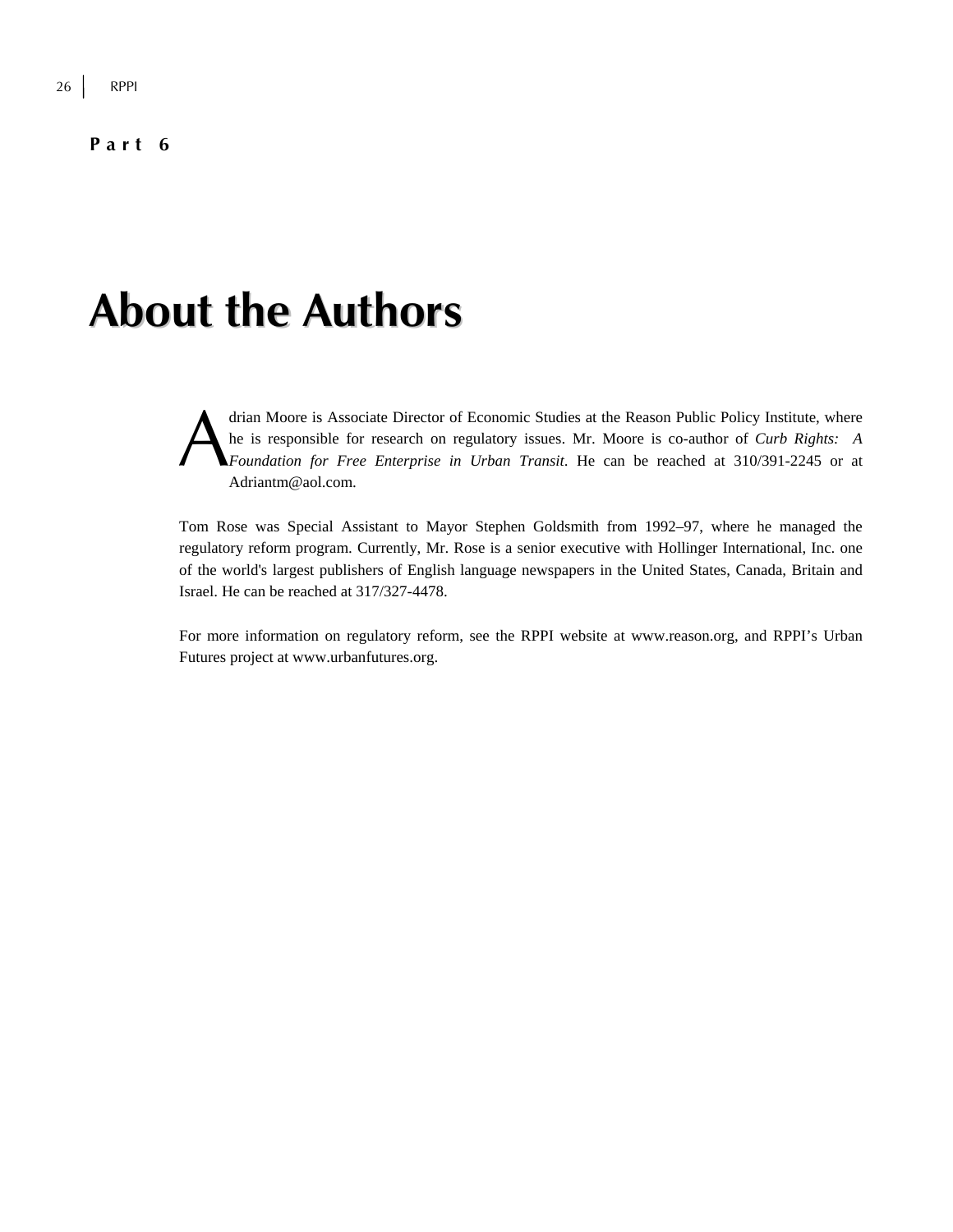# **Regulatory Reform Programs Around the Country**

That and cities nationwide are exploring and experimenting with regulatory reform. Some programs are ambitious; others are tentative. A virtue of these experiments is that each presents a lesson that others can learn from, are ambitious; others are tentative. A virtue of these experiments is that each presents a lesson that others can learn from, each adapts to some special local circumstance, furthering our knowledge of how regulations function.

These regulatory reform programs present several common themes. The most important is the distinction between reforming *existing* regulations and setting up systems for analyzing or controlling *new* regulations. The latter is less politically controversial, and hence, more common. Programs that review existing regulations upset those with an interest in the status quo. Also, it requires considerable resources to review the existing regulatory code and to develop reform proposals.

Most state and local regulatory reform programs do not extend to existing regulations, though some intend to do so in the future. Two exceptions are San Diego and Indianapolis.

**San Diego.** Under the initiative of Mayor Susan Golding, in 1993 the San Diego City Council initiated periodic "Regulatory Relief Days"—which the Council devotes to reviewing existing and proposed regulations. The goal: eliminating unnecessary regulation and red tape. (The 104th Congress adopted a similar program at the federal level.)

One typical Regulatory Relief Day eliminated several types of permitting penalties, allowed certain types of low-grade construction without a permit, reduced the requirement for expensive geologic reports on several types of development projects, and eliminated the requirement for temporary signs.

One review uncovered a rule requiring large warehouses to use an antiquated system of fire suppression. The city changed the regulation and allowed warehouses to replace old systems with newer methods, which saved warehouse permit holders an estimated \$150,000 to \$400,000 a year. The program continues, and is helping reduce costs and foster competition in the city.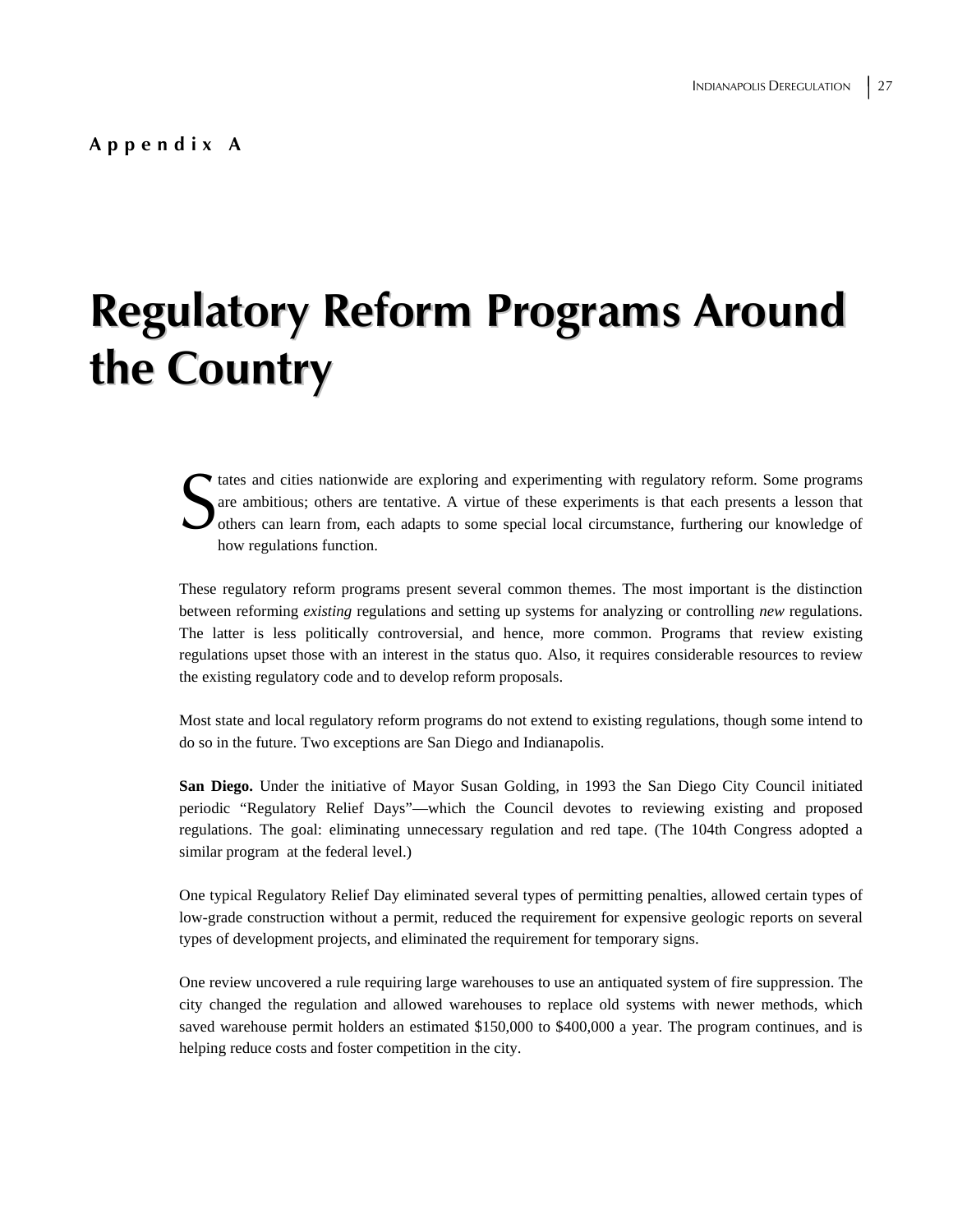**New York City.** In 1994 Mayor Rudolph Giuliani formed the SWAT Team on Regulatory Reform whose mission was to lighten the burden of regulation on New York City businesses.<sup>25</sup> The SWAT team's approach was to target unnecessary rules for elimination, improve enforcement efforts, and improve rulemaking policy.

In one case, the city was regulating movie projector operators because decades ago film was made of combustible nitrates, and theater fires were a real threat to lives. The technology has since changed but the regulations remained. Enforcement was costly and wasteful for both the city and projector operators. The SWAT team eliminated the license requirements for projector operators, as well as for auctioneers, billiard employees, and fancy dress balls. Annual savings totaled \$4.1 million.

The SWAT team also streamlined regulatory and citizen-service processes. Many overlapping and redundant codes were eliminated, and enforcement, inspection and information services were consolidated to avoid wasteful duplication.

By eliminating the a few licensing requirements, the New York SWAT team saved \$4.1 million annually.

> **Colorado.** The State of Colorado established the Office of Regulatory Reform (ORR) in 1981 primarily to review proposed regulations and identify duplicative, burdensome, and unnecessary requirements. The ORR also serves as a one stop information and assistance center for business on regulatory issues.

> While the ORR doesn't systematically review existing regulations, it does act on recommendations from businesses or other groups. In one case, Colorado bed and breakfast (B&B) establishments complained about rules governing alcoholic beverages. To serve liquor to their customers, they were required to have an expensive permit and to serve *all comers*, not just their B&B guests. (In a sense, they had to become a bar.) The ORR developed a new \$50 permit strictly for owner-occupied B&Bs allowing them to serve alcohol only to guests.

> In another case, the ORR discovered that state codes required the Department of Health to inspect all mattresses. The rule was an artifact of bygone days when mattresses were stuffed with old clothing, much of it from the dead at local morgues. At that time there was a public health interest in ensuring the cleanliness of the stuffing. Though the technology of mattress filling has changed, the state still employed mattress inspectors and required inspection of every mattress. Eliminating this outdated rule reduced the cost of every mattress sold in Colorado between \$10 and \$15.

> **Pennsylvania.** Since 1983 the Pennsylvania Independent Regulatory Review Commission has reviewed proposed regulations.<sup>26</sup> Over the last 14 years the commission has eliminated or modified over  $1,000$ regulations. In one case, the commission helped to kill a proposal by the Labor and Industry Department to broaden existing prevailing wage rules, imposing higher cost, above-market wage rates on a wide range of construction projects.

<sup>&</sup>lt;sup>25</sup> "Reengineering Business Regulation," Report of the SWAT Team on Regulatory Reform, New York City, September, 1994.

<sup>26</sup> Independent Regulatory Review Commission, Commonwealth of Pennsylvania, *1993 Annual Report*.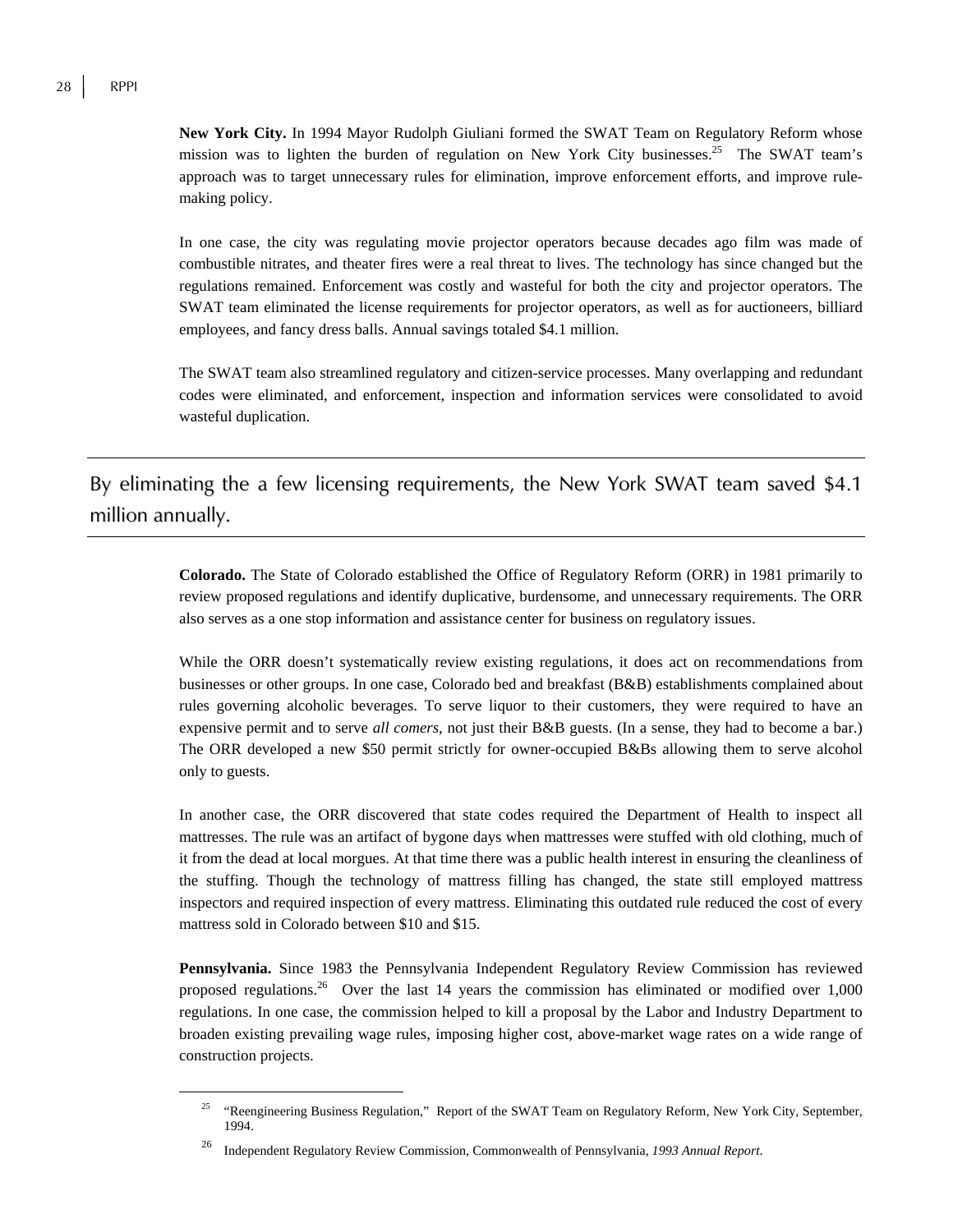The commission's goal is not to prevent regulation, but to ensure that regulations meet the legislative intent and serve the public interest at the least possible cost. The commission does not review existing regulations.

**Minnesota.** The Minnesota Board of Government Innovation and Cooperation was created in 1993 to oversee local experiments in regulatory reform. Any local unit of government can apply to the board for a temporary waiver from a regulatory requirement. If their program accomplishes its goals, the Board can propose legislation to make the change statewide. The virtue of this program is that experiments with reform are local, minimizing the consequences of mistakes. Almost 40 waivers have been approved, most of them too recently to permit evaluation of their results.

**New Jersey**. In 1995 New Jersey released the STARR (Strategy To Advance Regulatory Reform) Report, which proposed a regulatory review program and a streamlining of government processes.<sup>27</sup> To date little substantial reform has come out of this process.<sup>28</sup> The program does not entail review of existing regulations.

**Virginia**. Gov. George Allen of Virginia required in 1994 a review of all proposed regulations to see if they were necessary, and if they used the least burdensome method available. He also required a review of each regulation for effectiveness within three years of its starting date. His intent was to prevent enactment of illconceived or heavy-handed regulations and to institutionalize the termination of ineffective regulations.

The chief instrument for evaluating proposed regulations is the Economic Impact Analysis (EIA), which incorporates criteria such as employment effects, number of individuals or business effected, and estimated compliance costs. The program is still new, and the state has not evaluated the overall impact of EIA, but there are examples of success. In one case an EIA stopped a rule proposed by the State Police that required motorcycle riders to wear a helmet, and specified the type of helmet.<sup>29</sup> The EIA revealed that the specified type of helmet was available in very few shops, and cost \$300 or more. Alternative helmets were found with prices ranging down to \$50, each of which was rated for its degree of safety. The market was already providing sufficient information to consumers without need of regulation.

Gov. Allen further directed all agencies to review existing regulations on a regular basis, and recommend retaining, amending, or eliminating them. Agencies must solicit public comments and must measure each regulation against the criteria of efficiency, flexibility, and accountability. To date some outdated and duplicative rules have been eliminated, but state agencies are just beginning to follow up on their analyses.

<sup>&</sup>lt;sup>27</sup> "STARR: A Progress Report on Regulatory Reform, " Department of State Office of the Business Ombudsman, State of New Jersey, July 1996.

<sup>28</sup> Dana C. Joel, "Rhetoric vs. Reality: New Jersey Regulatory Reform," *Regulation*, #2, 1996, pp. 53–62.

<sup>29</sup> Susan Eckerly, "Virginia's Deregulatory Challenge: A Promising Start," *Regulation*, #2, 1996, pp. 63–70.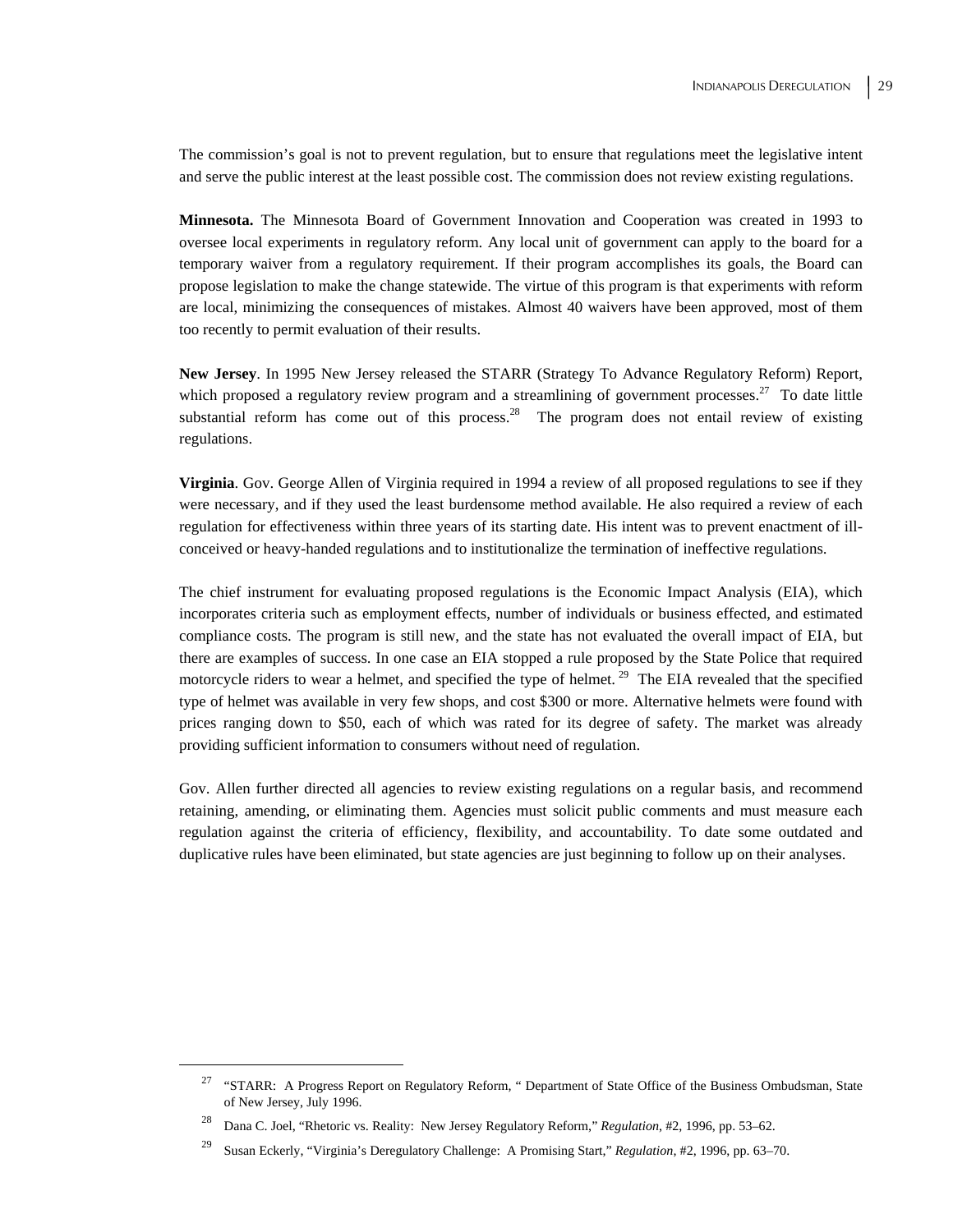#### **Appendix B**

## **A Regulatory Reform Toolbox**

wo approaches can facilitate regulatory reform. The first is to look for an alternative to regulation to mitigate a particular problem. In many cases, tort law or institutional changes can address the problem without need for recourse to regulation. A second option is to design the regulation in a way that reduces or eliminates the problems and unintended consequences that often accompany them. wo<br>mit<br>with

### **A. Alternatives to Regulation**

The most pervasive alternative to regulation is competition. A competitive market disciplines participants, punishing inefficient behavior. If consumers can readily turn to an alternative source, a producer is not likely to get away with behavior customers dislike. Ensuring that markets are competitive goes a long ways towards reducing the need for regulation.

When competition is not sufficient to prevent a harm, an alternative is simple tort and common law. $30$  Many regulations seek to protect consumers from "harmful" competition or from unsafe or inadequate service providers by limiting the ability of new businesses to enter the market. Yet such behavior in the absence of government complicity is rare. Antitrust law can usually provide more than adequate protection for one firm against another's illegal or anticompetitive practices. Likewise, safety is enforceable by negligence law, and competence to provide a service is a matter of contract between buyer and seller, enforceable in the courts. Regulation takes the case out of the courts and resolves it by fiat. This may be particularly harmful since, in court, the particulars of each case have great bearing. Regulation imposes blanket prohibitions and overrides the particulars of each case, and preempts opportunities for evolution and discovery of new resolutions.

Another tool for resolving problems with perceived market failures is enforcement of property rights. Economist Ronald Coase has suggested that, if the cost of negotiation is low enough, then giving any one party in a dispute a clear and enforceable property right will lead to an efficient outcome. They will be able to trade, so whoever values the good the most will obtain or keep it. In recent years, economists have led the drive to broaden use of property rights to address "commons" problems. For example, tradable permits in various types of pollution emissions have created more flexible and efficient emissions reductions activities in the United States.<sup>31</sup>

 <sup>30</sup> An excellent discussion of legal alternative to regulation is provided by Stephen Breyer, *Regulation and its Reform,* (Cambridge: Harvard University Press, 1982).

<sup>&</sup>lt;sup>31</sup> On the use of property rights to control pollution, see Robert W. Hahn, "Market Power and Transferable Property Rights,' *Quarterly Journal of Economics*, 99, 1984, pp. 753-65 and "Economic Prescriptions for Environmental Problems: How the Patient Followed the Doctor's Orders" *Journal of Economic Perspectives*, 3, 1989, pp. 95-114.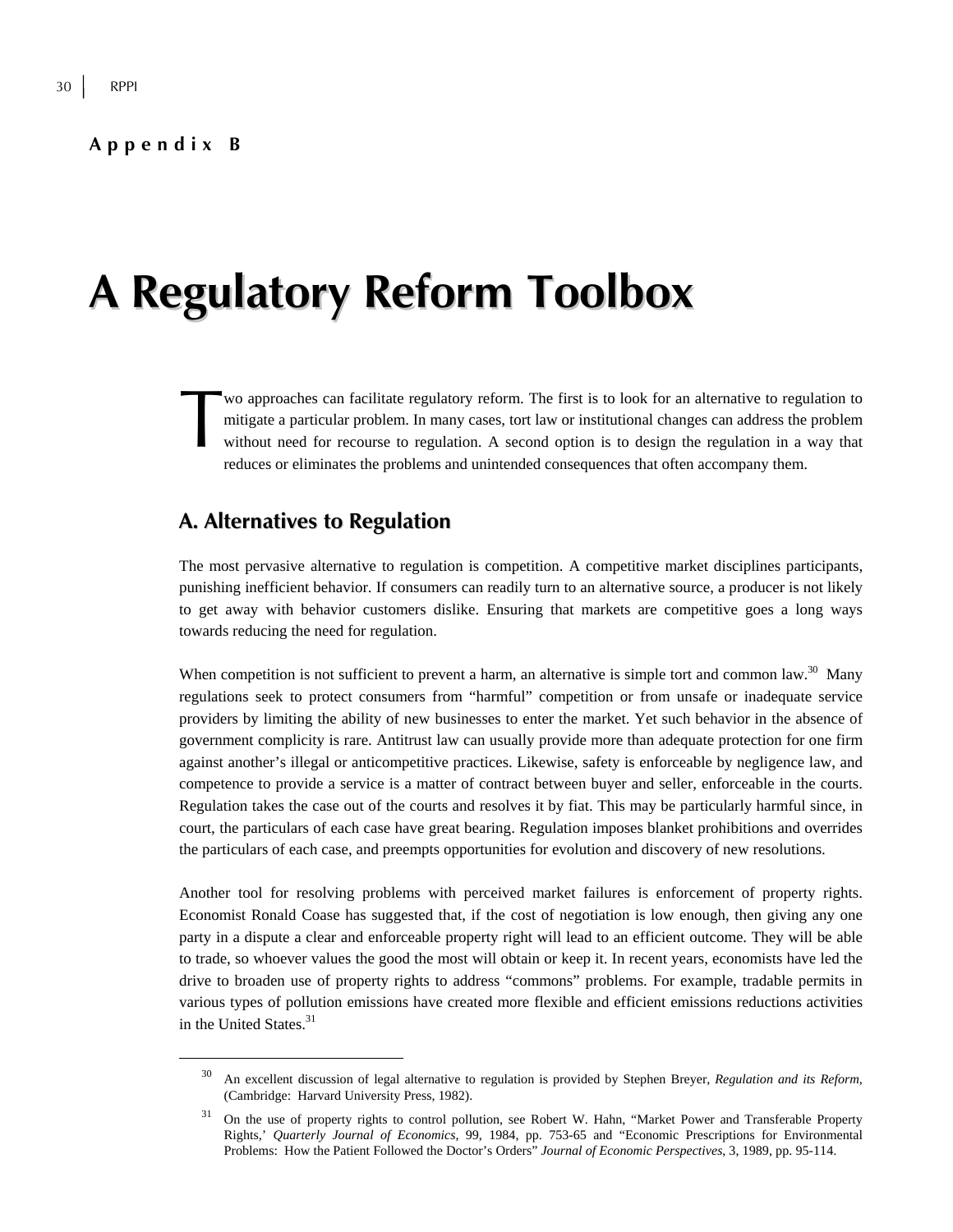Property rights can also resolve many of the problems associated with natural monopolies. If we break down the different elements of a natural monopoly, there may only be economies of scale or network economies in one element of the industry. Property rights can allocate a commodity so that the market can function competitively. For example, the electric industry is often thought of as a natural monopoly. One may argue that we do not want competing companies running parallel power lines down the streets when all the electricity is most efficiently carried in one system. However, if property rights are established for packets of electricity, then power generating and marketing can be competitive−only the actual transmission network−the power lines−need be a regulated monopoly.<sup>32</sup> This process is one of the more popular options being considered by states looking to deregulate their electric utilities. A similar idea can be applied to water, natural gas, and urban transit.<sup>33</sup>

Competition often achieves the desired outcome more effectively than the most wellintentioned and finely crafted regulation.

> Any of these alternatives to regulation may resolve a potential problem in a much less costly manner than regulation. The key is recognizing which approach is best, and that depends on the given situation. The primary focus must be on devising a framework that fosters competition, and competition often achieves the desired outcome more effectively than the most well-intentioned and finely crafted regulation. To foster efficient competitive markets in which governments primarily enforce property rights and contracts, policymakers need to focus on removing barriers to competition.

### **B. Tools for Regulatory Reform**

When choosing a regulatory reform tool, policymakers should consider the principles of regulatory reform described earlier, including recognizing the positive impact of competition on service quality, acknowledging the influence of special interest groups on the process, focusing on outcomes rather than inputs, and keeping regulations as simple and focused as possible, and using a transparent and well-defined process to analyze regulations.

Several useful regulatory reform tools warrant special consideration. If you re-examine the analytic framework on page 8, you can easily see where each tool can be applied.

#### *1. Cost/Benefit Analysis*

Cost/benefit analysis (CBA) offers a direct approach to analyzing a regulation's effects. CBA involves adding all the costs of a regulation, adding all of its benefits, and comparing the two totals. Reform efforts should focus on those regulations in which costs outweigh the benefits. Note that some of the costs or

<sup>&</sup>lt;sup>32</sup> Arguably, even the transmission system can be competitive. A municipality could retain ownership of the transmission network and contract operation of it in divided parts to different companies. Competition for each contract would maintain discipline on costs and prices and encourage innovation. Alternative, if the political costs of putting in parallel transmission lines could be lowered, it might be economically feasible for electric companies to compete head to head. This is the case in several towns in America today.

<sup>33</sup> On mass transit see Klein, Moore, and Reja (1997); on natural gas see Rodney T. Smith, Arthur S. DeVaney, and Robert J. Michaels, "Defining a Right of Access to Interstate Natural Gas Pipelines," *Contemporary Policy Issues*, 8, 1990.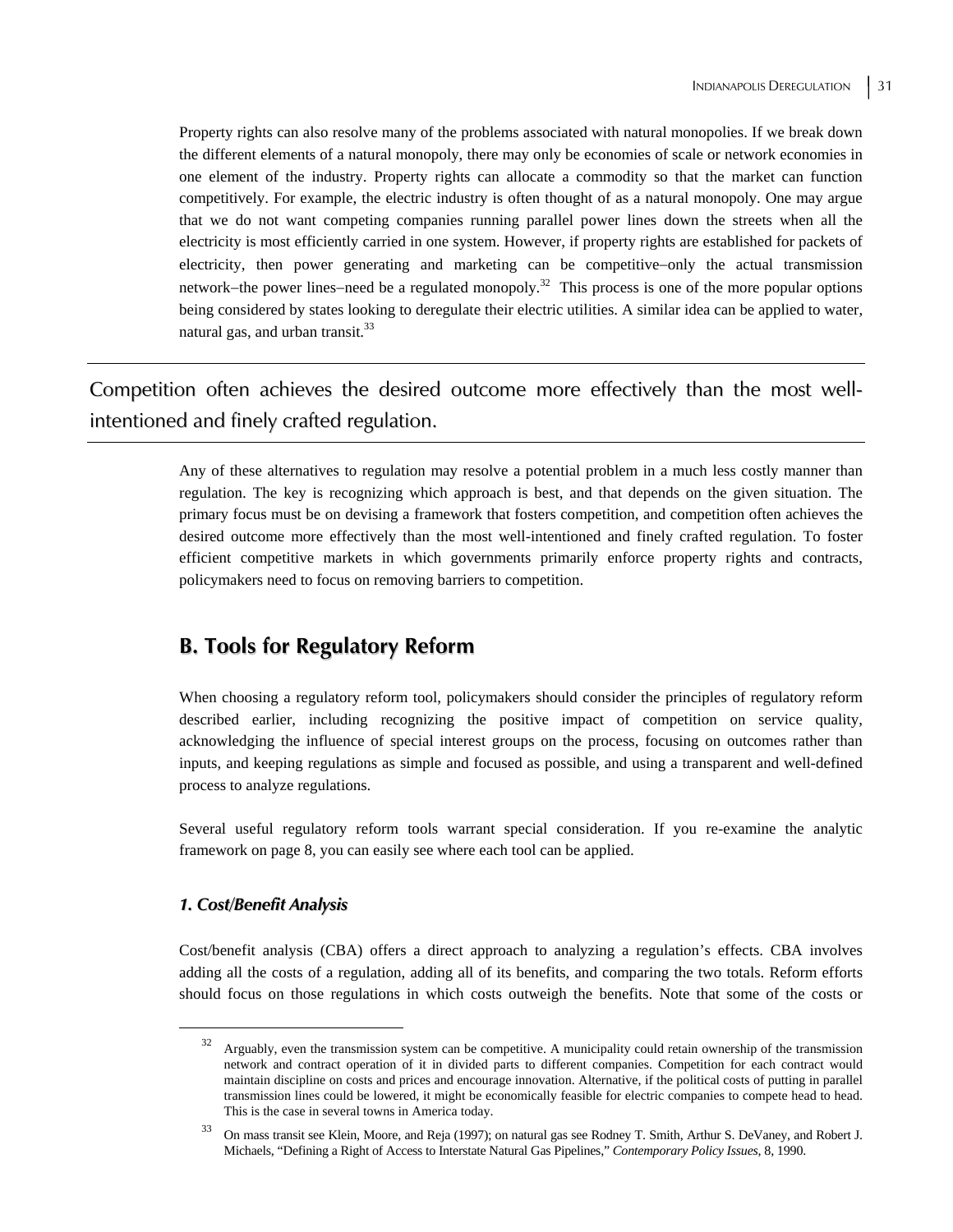against some criterion of the public good.

The use of cost-benefit analysis can be controversial. Calculating costs and benefits is a process full of assumptions that generate disagreements. For example, the analyst must consider indirect as well as direct benefits, and

#### **Regulatory Reform Tools**

- Cost/Benefit Analysis
- Risk Analysis
- Legal Tools
- Sunset Clauses and Reviews
- Regualtory Budgets
- Administrative Simplification



make broad assumptions, especially when predicting future effects. The analyst must also take care to avoid counting transfers from one person to another as either social benefits or costs.<sup>34</sup> Regulations interact with one another, and the effects of changing one rule can spill over into others. Each change should be looked at as part of a broader reform, though this context expands the scope, difficulty, and expense of the analysis. A successful regulatory reform program needs to be inclusive, so many individuals and groups will be identifying costs or benefits, and there is a tendency to inflate both. A high-quality analysis can be expensive and time consuming, and the results are usually ambivalent, especially if one includes nonquantifiable factors.<sup>35</sup>

Some argue that these limits on CBA reduce its utility. Critics note that if we could command all the information needed for a complete cost/benefit analysis, we could as easily design a perfect and problem-free regulation. The difficulty, indeed impossibility, of assembling and analyzing all relevant information makes both regulation and CBA problematic.

But CBA need not give a precise answer to a policy problem—it can provide critical information to help assess options. As the case study of Indianapolis shows, in many cases the benefits of increasing competition in a market will be obvious from rudimentary, semi-quantified CBA.

The distributional effects of a regulatory reform can be at least as important as the efficiency effects. Impacts on equity carry considerable emotional and political weight and often eclipse efficiency concerns. However, the distinction between efficiency and equity is a false dichotomy. Greater efficiency increases the size of the pie. At best, inefficient regulations give each person a more equitable share of a smaller pie.<sup>36</sup> Government policy should avoid redistribution that creates disincentives to produce Removing barriers to competition is one means of fostering a larger economic pie.

#### *2. Risk Analysis*

Risk analysis should be part of a cost/benefit analysis, but as a tool it deserves separate examination. A risk analysis is simply a means of evaluating the likelihood of different risks. Given limited resources, it makes sense to concentrate more resources on measures to reduce large risks rather than smaller ones.<sup>37</sup>

 <sup>34</sup> Hahn and Hird (1991) found that in many US industries deregulation generated more transfers than real costs.

<sup>&</sup>lt;sup>35</sup> For a thorough discussion of pitfalls of CBA, see Hahn and Hird (1991). For a guide to doing simple CBA and avoiding the pitfalls, see Edith Stokey and Richard Zeckhauser, *A Primer for Policy Analysis*, (New York: Norton, 1978).

<sup>36</sup> Robert A. Leone, *Who Profits: Winners, Losers, and Government Regulation,* (New York: Basic Books, 1986), talks extensively about the conflict between equity and efficiency in regulatory reform.

<sup>37</sup> Risk analysis suffers from some of the same difficulties as CBA. See Stephen Breyer, *Breaking the Vicious Circle*, 1993, and Adam Finkel, "Who's Exaggerating?," *Discover*, May 1996. Nonetheless, risk analysis, like CBA, can help a policymaker assess alternatives.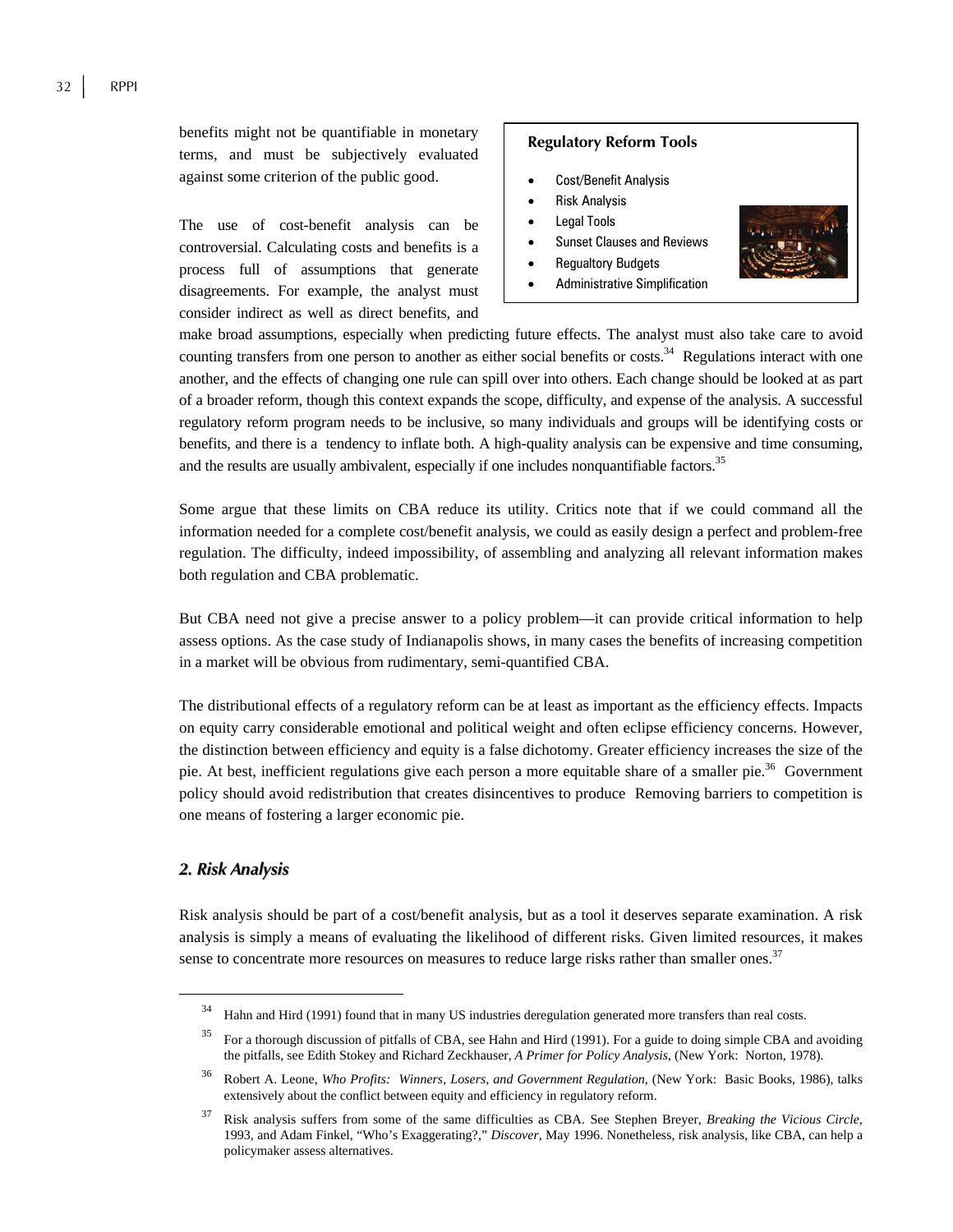Very few regulatory programs make such comparisons. The philosophy often is: if it poses any risk at all, it should be regulated. Yet limited resources mean we cannot regulate away all risk. Risk analysis can help prioritize risks so that resources can be expended on high-risk activities.<sup>38</sup>

#### *3. Legal Tools*

The existing legal system can be used in several ways to control or reform regulation and foster competition. These methods have the advantage of minimizing direct government involvement in market processes. However, to be effective legal tools require forbearance on the part of policymakers. The more policymakers regulate the market, the less recourse there is to legal remedies.

One suggested remedy is that legislation authorizing regulation might include a "competitive presumption," that is, that more competition is explicitly in the public interest.<sup>39</sup> This presumption would force regulatory agencies to weigh effects on competition in their decisions and give the courts a basis to interpret the law and regulatory actions in a manner favorable to competition. This kind of pro-competition legal policy would complement limited legislation preventing private, anticompetitive practices. The two provisions combined would form the basis for a legal structure that significantly promotes an openly competitive economy.

Another legal tool is the rational-basis test, a method long used by courts to determine whether a regulatory agency's actions reasonably meet the intent of the legislature.<sup>40</sup> This method involves either 1) direct checks to see if legislation authorizes a specific regulation, or 2) attempts to extrapolate from the legislation to assess whether a regulatory action meets the intent of the legislators.

Traditionally, the courts have been lenient, granting agencies broad leeway in interpreting legislative intent and avoiding substantive questioning of executive agency decisions.<sup>41</sup> This restraint began to change in the 1980's.

First, a number of court decisions have found local regulations, such as those restricting entry into markets or forbidding certain trades, to be either unreasonable or unconstitutional.<sup>42</sup> By holding regulatory agencies to similar strict standards, citizens might improve their control over regulation.

Second, courts have concluded that attempts to reform or eliminate regulation must avoid being "arbitrary and capricious". This test is a mirror image of the rational-basis test. The courts have held that a regulatory agency may not decide to rescind, rewrite, or fail to enforce a regulation unless authorized to do so by legislation.43 What this means is that the regulatory agencies cannot on their own decide to undertake systematic regulatory reform—the impetus must come from the legislature or executive branch.

 <sup>38</sup> Tammy Tengs, "Dying Too Soon: How Cost-Effectiveness Can Save Lives," NCPA Policy Report #204, 1996, provides a good example of how relative risks can be compared.

<sup>39</sup> Edwin M. Zimmerman, "The Legal Framework of Competitive Policies toward Regulated Industries," *Promoting Competition in Regulated Markets*, ed., Almarin Philips, (Washington, DC: Brookings Institution, 1975), pp. 373–375.

<sup>40</sup> Merrick B. Garland, "Deregulation and Judicial Review," *Harvard Law Review*, 98, 1985.

<sup>41</sup> See for example, *Munn v. Illinois*, 94 U.S. (4 Otto) 113 24 L.Ed. 77.

<sup>&</sup>lt;sup>42</sup> For example, courts overthrew restriction on shoe-shiners and hair-braiders in Washington, DC, limits on taxi licenses in Denver, and the ban on jitneys in Houston.

Garland (1985), pp. 512–519.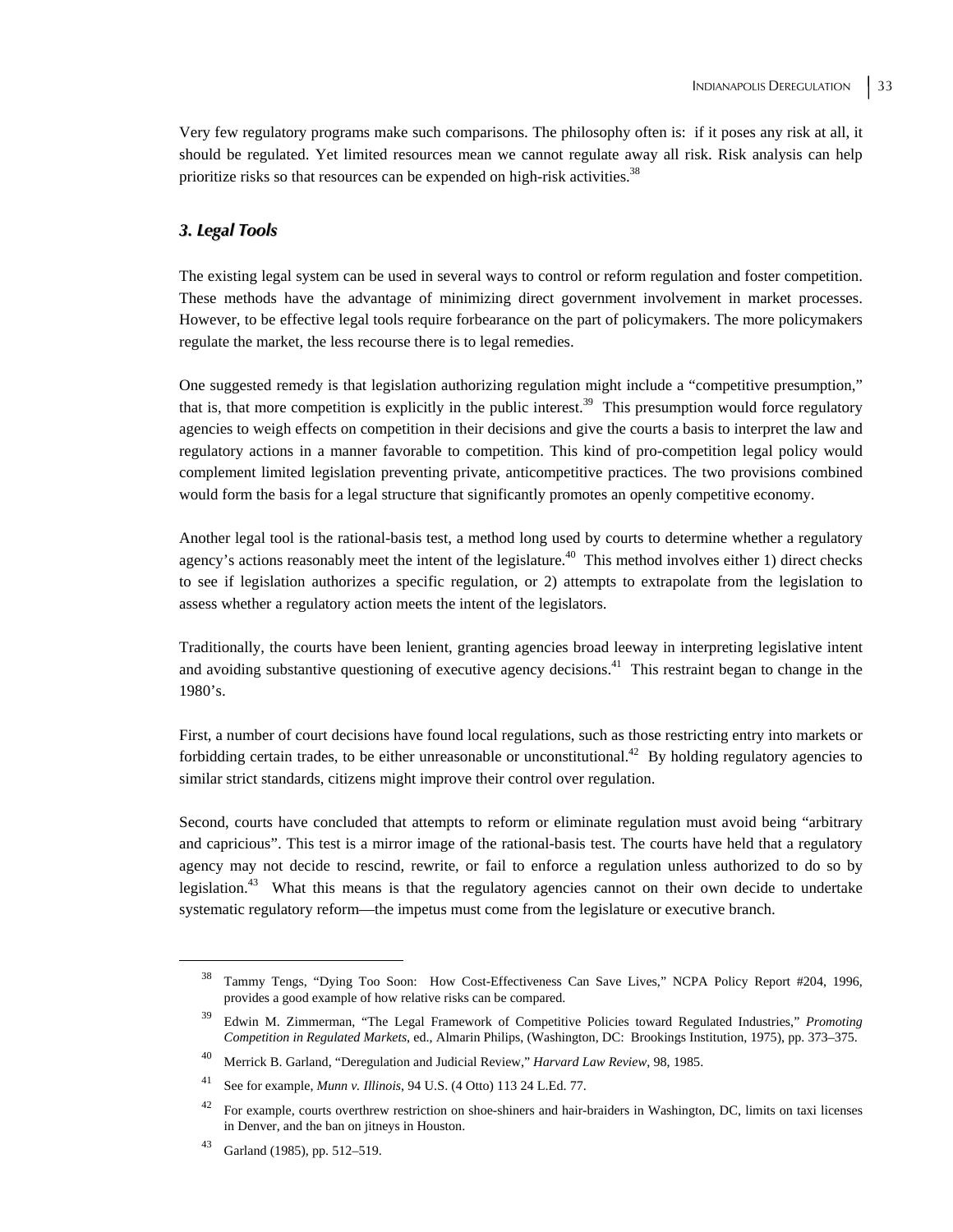#### *4. Sunset Clauses and Reviews*

A sunset clause is a provision built into a law or regulation that limits its effective lifespan. Generally, sunset clauses come in two types. The most common is a requirement that the legislature or agency review the regulation after a set time period has passed. This insures that a rule will not be passed and then forgotten, living on even after its usefulness has passed.

On its face, this practice should promote the elimination or reform of regulations found to be ineffective or too costly. In practice, sunset clauses are not always as effective as expected. A requirement for review does not insure that the review will be complete or serious, nor does it change the incentives of the players. Those who will lose if the rule is revised or eliminated will still have more incentive to become involved than the general public, resulting in a bias towards the status quo—automatic re-authorization of the regulation.44

A second type of sunset clause, much less used, terminates a law or regulation when a specific date or circumstance is reached. This is potentially a more powerful tool, since it is harder for the legislature or agency to treat the sunset lightly—they must actually introduce and pass a new version of the rule or law.<sup>45</sup> This regular renewal process institutionalizes considering changes, such as in technology or local circumstances, that may have significant impact on the value of a regulation.<sup>46</sup>

#### *5. Regulatory Budgets*

Most regulatory costs are not paid from the public purse at all, but by participants in the market. This makes the cost of regulations much harder to see, and much less directly attributable to government action. Legislators have no direct incentive to keep down regulatory costs, since they have no explicit limit on how much regulation they can impose.

A regulatory budget places a limit on the amount of costs an agency can impose, leaving the agency free to allocate where those costs will generate the most benefits. One virtue of this approach is that it would make explicit the costs of regulatory actions—allowing comparisons and tradeoffs of different efforts much like we have with regular budget expenditures.

Implementing a regulatory budget requires measuring the costs of regulation—a difficult process subject to the challenges discussed earlier. Agencies would have incentives to underestimate the costs of regulations and compliance costs, while regulated parties would have an incentive to overestimate the same costs. Nonetheless, a regulatory budget might be useful in forcing regulators to set priorities.<sup>47</sup> A regulatory budget makes the process of allocating and imposing regulatory costs more direct and visible, and more subject to review and public scrutiny, without necessarily requiring time-consuming, exhaustive, cost/benefit analyses.

 <sup>44</sup> Breyer (1982), pp. 365–366; Thompson and Jones (1982), pp. 137–138.

<sup>&</sup>lt;sup>45</sup> Of course, this would mean that each time the law is up for consideration, resources would be expended in the political battle. This may be an unavoidable cost of keeping regulations from outliving their usefulness or popular support.

<sup>46</sup> Vern McKinely, "Sunrises without Sunsets: Can Sunset Laws Reduce Regulation?," *Regulation*, #4, 1995. McKinley contends that argues that these "drop-dead sunsets" are more effective than weaker sunset clauses. However, he points out that laws with strong sunset provisions are still very often automatically renewed, with very little debate or discussion of possible changes in circumstances.

<sup>47</sup> Clyde W. Crews, *Promise and Peril: Implementing a Regulatory Budget*, (Washington, DC: Competitive Enterprise Institute, 1996).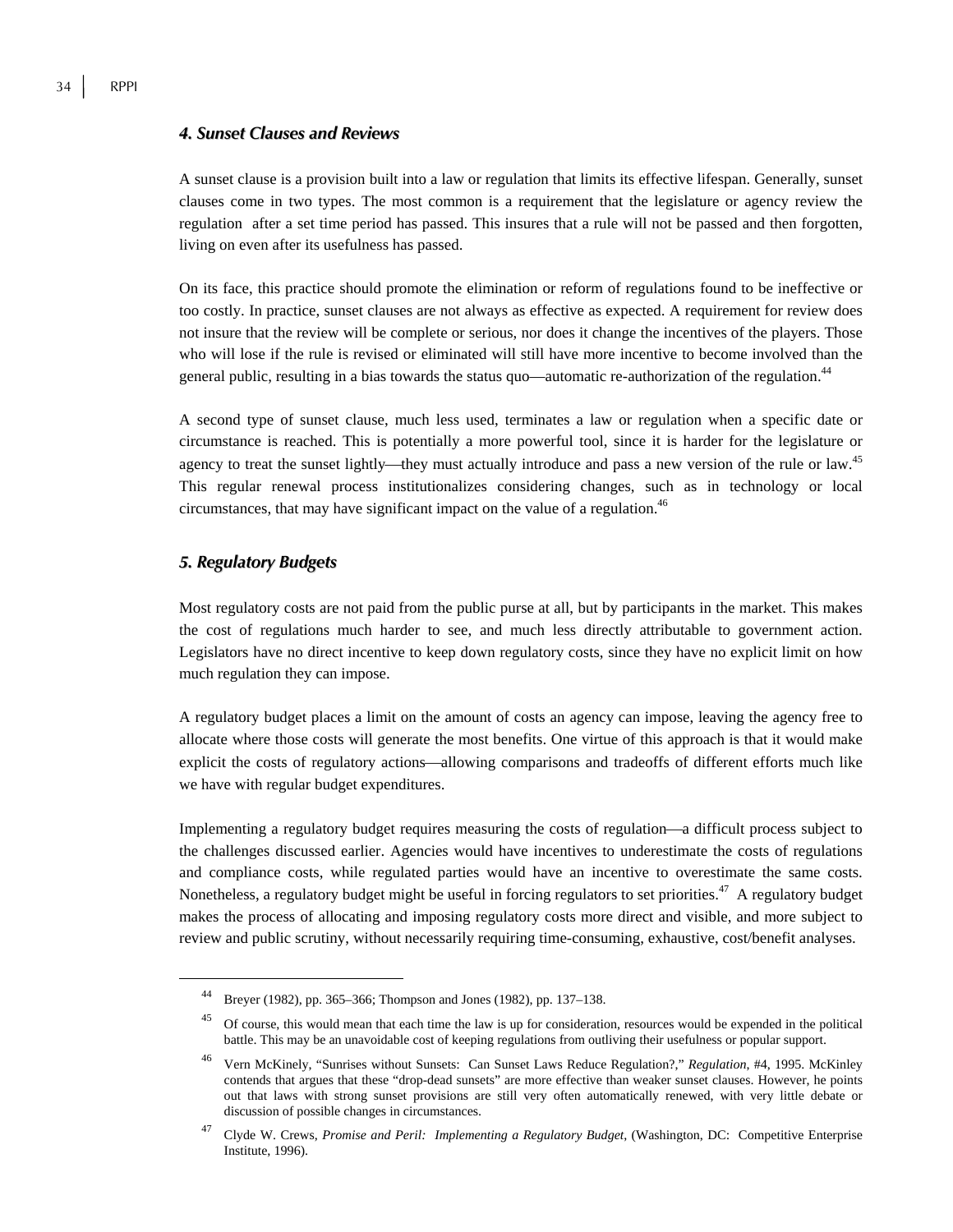#### *6. Administrative Simplification*

Regulatory agencies sometimes have overlapping power and authority and fail to coordinate their actions. This means regulated businesses can sometimes end up caught in the middle of conflicting regulatory requirements. For example, a private water utility might be ordered to upgrade its treatment equipment by one agency. But, another agency may control the utility's ability to pay for the new equipment by borrowing money or raising rates. If the latter does not approve a means of raising the funds, the utility is forced to violate the mandates of one agency or the other.

This problem can be minimized by reducing regulatory overlap. Reform efforts should evaluate regulations and assign related responsibilities consistently to one agency. For those situations where overlap cannot be avoided, a process for quick and efficient appeal to a higher authority for adjudication is necessary.